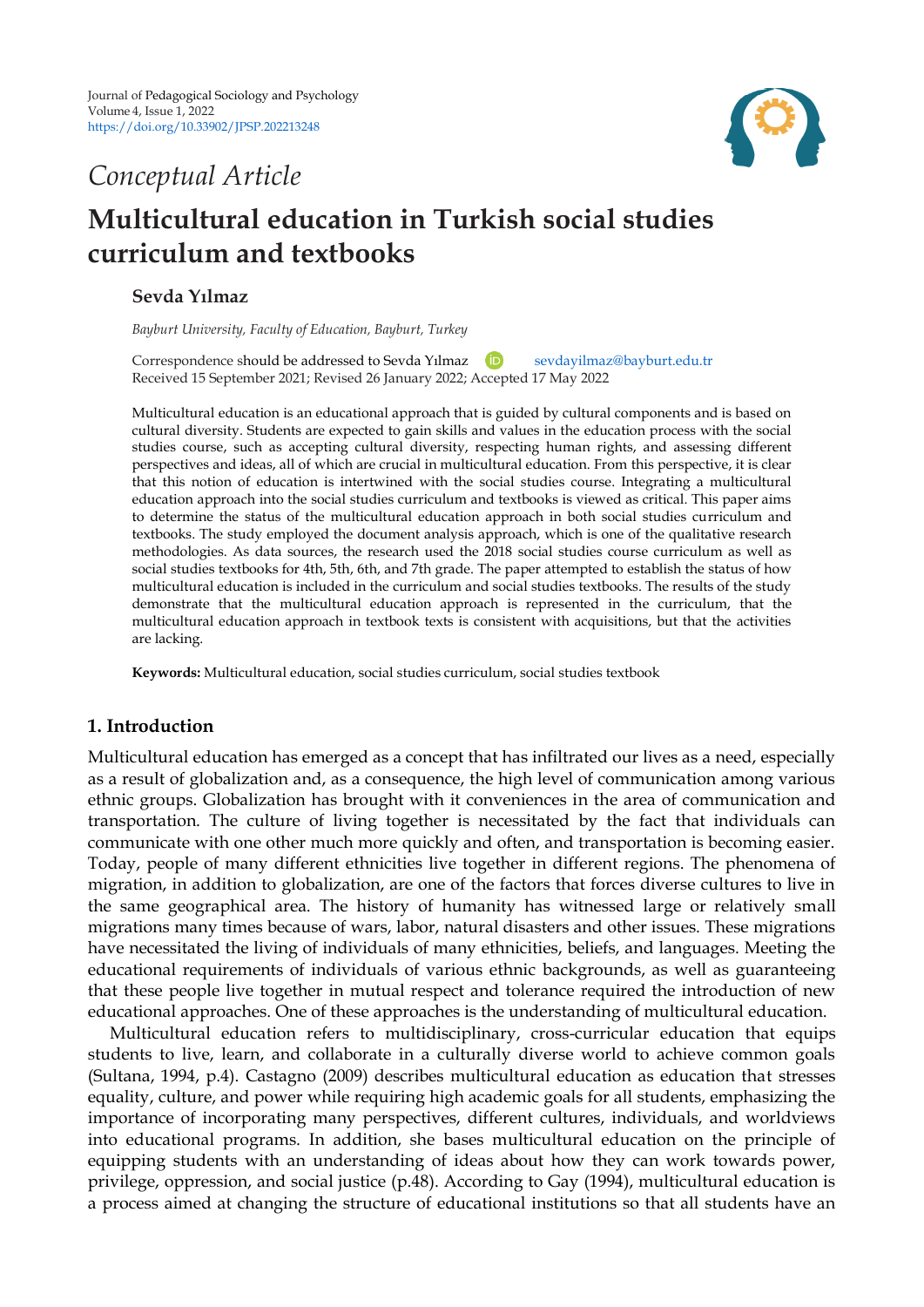equal chance to succeed academically, and it is defined as a philosophy that emphasizes the importance, legitimacy, and vitality of ethnic and cultural diversity in shaping the lives of individuals, groups, and nations (p.6). Multicultural education is a democratically based teaching and learning approach that promotes cultural pluralism, a commitment to achieving educational equity, developing curricula, increasing awareness of ethnic groups, and challenging oppressive practices (Bennett, 1990 as cited in Gay, 1994, p.7). In another definition, Gorski (2009) defines multicultural education as a political movement and process that seeks to achieve social justice for underserved and disenfranchised students (p.310). These definitions have some few interests in common. Multicultural education, as is clear, places a high value on cultural diversity, equality, respect, and awareness of other cultural structures, as well as raising persons with this perspective.

Gay (1994) categorizes the fundamental goals of multicultural education into seven categories. Enhancing *ethnic and cultural literacy* are the goals of multicultural education. This goal is to educate students about the history and contributions of ethnic groups to society that are not covered in traditional teaching methods and curricula, as well as to replace distorted and prejudiced information about social groups in the curriculum with more accurate and appropriate information. Another purpose of multicultural education is *personal development*, which aims to contribute to the personal development of students. The psychological roots of multicultural education address topics such as individuals with high self, positive self-perception, and pride in one's ethnic identity. Students who have a positive self-image are more likely to communicate with others and appreciate their culture and identity. Multicultural education includes developing values which aim to directly confront prejudices, stereotypes, ethnocentrism, and racism through *attitude and values clarification*, critical analysis of the sources, expressions, and effects of negative ethnic attitudes and values, and the replacement of old, negative ethnic attitudes, beliefs, and practices with new, more positive and enriched ethnic attitudes, beliefs, and practices. Multicultural education also emphasizes essential values such as human dignity, justice, equality, freedom, self-determination, and democracy, which are based on the principles of human dignity, justice, equality, freedom, and self-determination. In terms of the purpose of *multicultural social competence*, multicultural education teaches students the skills of intercultural communication, interpersonal relations, perspective taking, contextual analysis, understanding alternative perspectives and frames of reference, and analyzing how cultural conditions affect values, attitudes, beliefs, preferences, expectations, and behaviors; it enables students to learn how cultural conditions affect values, attitudes, beliefs, preferences, expectations, and behaviors. The *basic skills proficiency* of multicultural education is about facilitating the teaching and learning of basic literacy skills for ethnically diverse students. By providing more meaningful content and techniques for the lives and frames of reference of ethnically diverse students, multicultural education aims to develop intellectual process skills such as problem solving, critical thinking, and conflict resolution, as well as reading, writing, and math skills. The purpose of *educational equity and excellence* aims to ensure that certain groups have a fair chance to receive the highest quality education possible. *Empowerment for social reform* is another purpose of multicultural education. The ultimate goal of multicultural education is to start a change process that begins in the classroom and spreads throughout society. This purpose will be reached through cultivating students' attitudes, values, habits, and skills so that they can become social agents of change who are committed to reforming society and eliminating racial inequities (p.19-24).

Multicultural education enables all students to identify and accept their own cultural roots, and to recognize and embrace variety through cultivating respect, respect, and understanding for individuals from other backgrounds. It prepares students to be effective members of society in an increasingly globalized world with diminishing frontiers (Sultana, 1994, p.4). Hossain and Aydin (2011) state that multicultural education will facilitate a successful and healthy learning experience for both students and teachers in classrooms free from racial discrimination or prejudices. Multicultural education promotes intercultural social contact and mutual understanding while also assisting students in developing democratic principles and fair attitudes (p.121-122).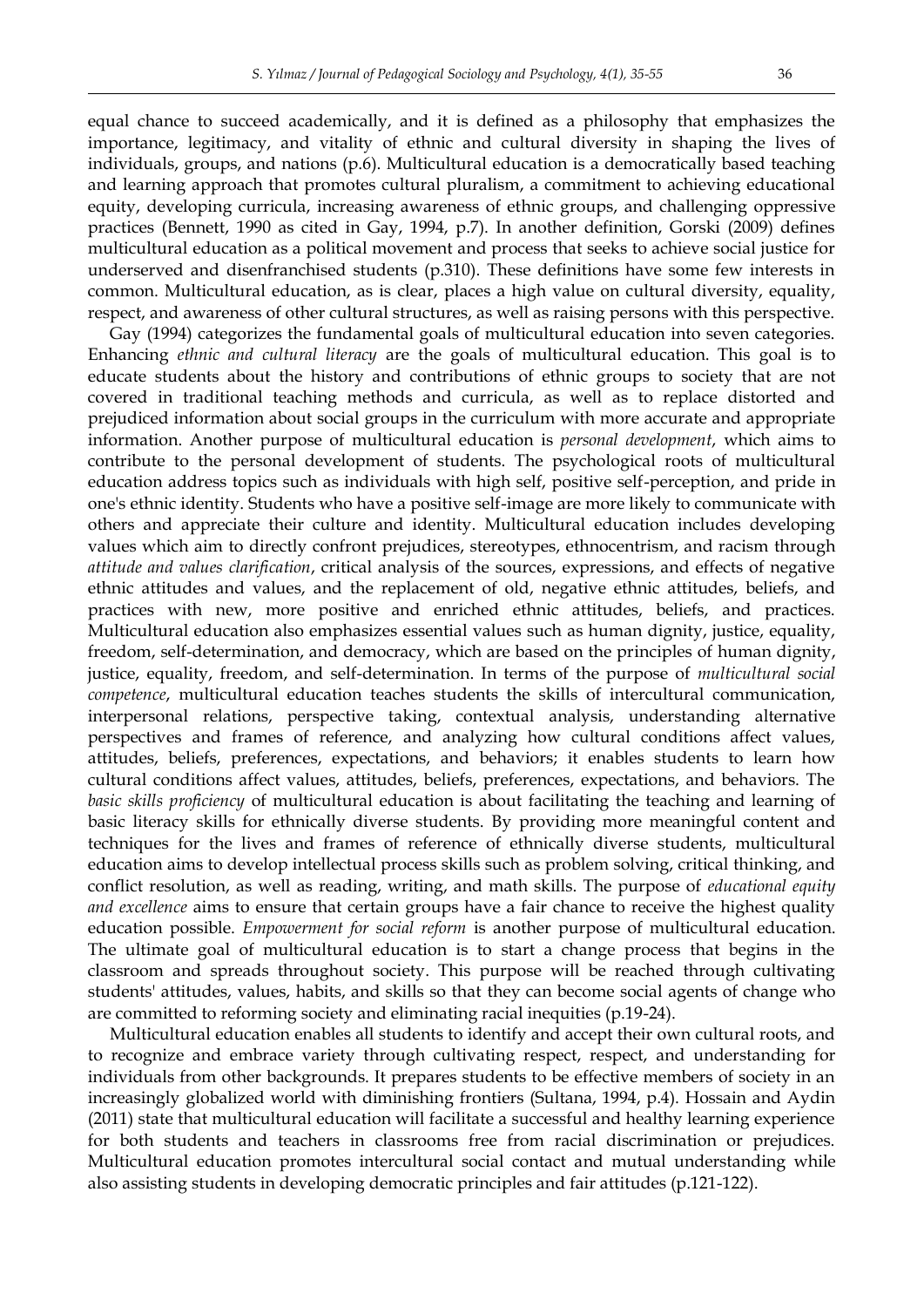From the past to the present, Turkey has given a living place for many different cultures, and it is a country where diverse cultures live at the same time. In our country, there is a social structure in which different cultures and different ethnic structures live together today. Aside from Turkish, which is the mother tongue, a variety of languages are spoken, and people of many religious beliefs live together. The development of diverse education strategies to meet the educational demands of this societal structure is unavoidable. Providing educational practices for different cultures in education, creating educational environments that reflect cultural diversity, and structuring education programs that promote equality and social justice will allow us to meet the educational needs of people of various ethnicities while also ensuring that people of different ethnicities live together in peace, tolerance, and unity in the future. Multicultural education may also help to reduce prejudice, stereotypes, and racial discrimination towards individuals of other cultures through educational institutions. In our country, the Social studies course, with its content as a priority, is the most appropriate subject in which applications for intercultural education may be carried out.

The fundamental purpose of Social Studies course is to raise people who love their country and nation, know and exercise their rights, perform their responsibilities, and have national awareness as citizens of the Republic of Turkey. Furthermore, it aims to raise individuals who believe in the significance of social studies education, voice ideas in order to solve personal and societal problems, adopt national, spiritual, and global values, and are attentive to issues that affect their country and the globe (Ministry of National Education [MoNE], 2018, p.8). In this sense, it is clear that the aims of the course and multicultural education are similar.

The aim of multicultural education to be more open to interacting with others and respecting their cultures and identities through the personal development of students coincides with the purpose of Social Studies course to accept the need to protect and develop the cultural heritage that enables the formation of national consciousness by comprehending the basic elements and processes that make up the culture and history of individuals. Through intercultural education, it is aimed to develop values such as justice, equality and freedom in students. The Social Studies course curriculum is considered as one of the most important in value education. The goal of the Social Studies course is to prepare students to live national and contemporary principles. The principles of justice, solidarity, sensitivity, aesthetics, equality, freedom, respect, and love that this course aims to instill in students are qualities that multicultural education aims to foster. Additionally, similarities exist between the aims of multicultural education - to analyze how cultural conditions affect values, attitudes, beliefs, preferences, expectations and behaviors by gaining skills in intercultural communication, interpersonal relations, and understanding alternative perspectives- and the aims of Social Science - to enable students to identify similarities and differences between people, objects, events and phenomena, to perceive change and continuity, and to have critical thinking skills. Given the closeness of the aims of both study fields, the Social Studies course appears to be an effective course for accomplishing multicultural education goals in the educational process.

The targets of a course are attempted to be fulfilled in a planned and scheduled manner through the curriculum of the course. One of the materials to be used in the implementation of the curriculum is textbooks. It is critical to look at the inclusion of multicultural education in the Social Studies Curriculum, which has been revised in 2018 to reflect the most recent developments, as well as textbooks produced in line with the program. The focus of this research is to determine the inclusion of multicultural education in the 2018 Social Studies curriculum and Social Studies textbooks.

#### **2. Method**

#### **2.1. Research Design**

A qualitative research approach using document analysis was utilized to determine how multicultural education is embedded into both Social Sciences curriculum and textbooks. The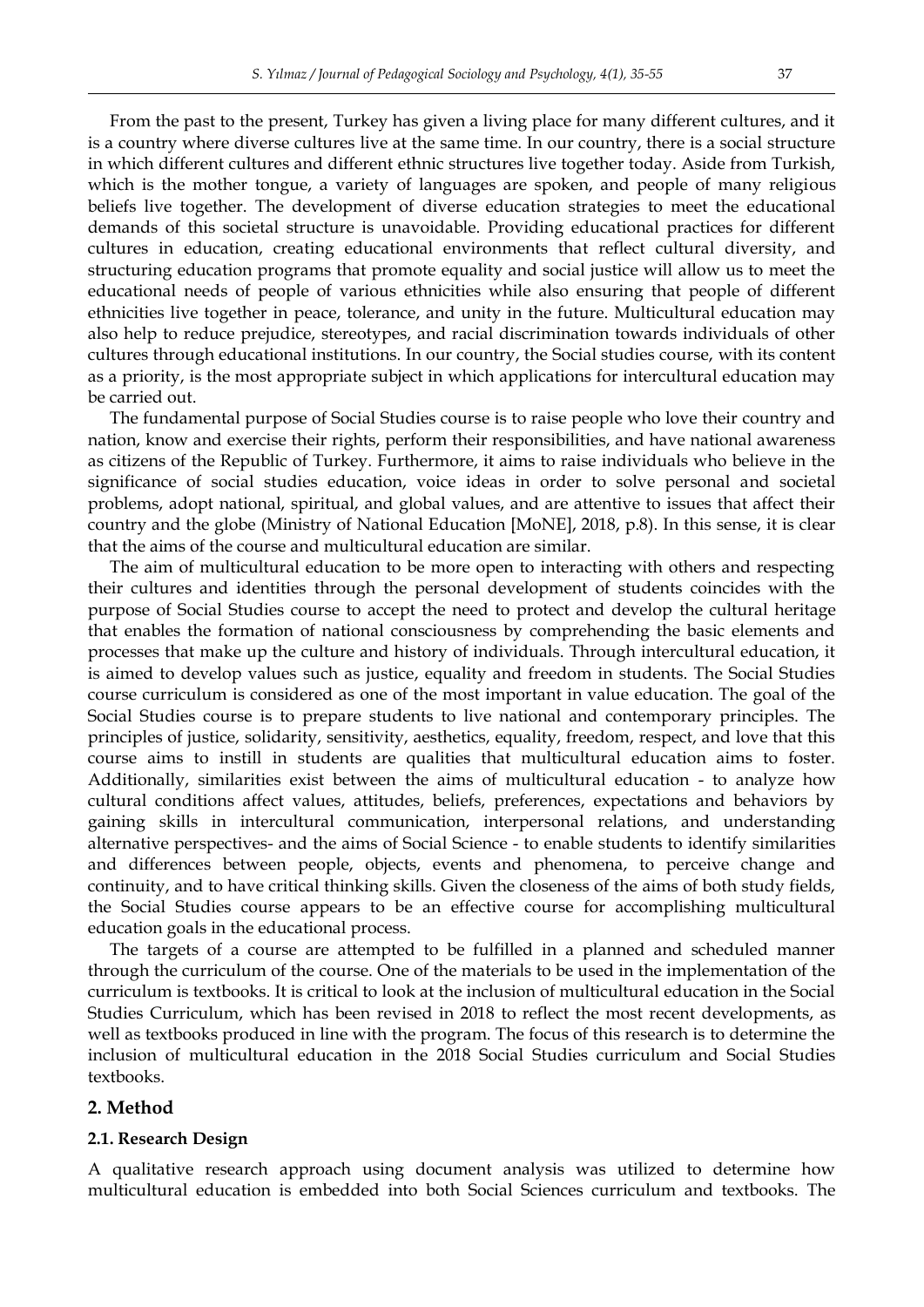document analysis approach allows researchers to examine a study topic using periodicals such as newspapers, magazines, memoirs, books, and other comparable materials produced over a period of time (Yıldırım & Şimşek, 2013, p.220). Considering the purpose of the research, the 2018 Social Studies curriculum was analyzed in the context of the specific objectives of the program, the skills and values that are aimed to be acquired by the students, learning areas and acquisitions. Then, in line with the acquisitions in the curriculum, the situation of including the multicultural education approach in the textbooks was analyzed.

## **2.2. Data Collection Tools**

The 2018 Social Studies course curriculum, as well as 4th, 5th, 6th, and 7th grade Social Studies textbooks, were utilized to collect data for the study. According to Yıldırım and Şimşek (2013), "it may not be possible to analyze all document data in a study based on document analysis. As a result, researchers frequently attempt to generate a sample from the given data set" (p.227). For this reason, a textbook was chosen from each grade level in the selection of textbooks. For each level of textbook, care was taken to ensure that the book was prepared by a distinct publisher. The textbooks used in the research are shown in Table 1.

Table 1

*Social Studies Textbooks included in the research*

| Grade | <i>Textbook</i>                            | Author | Publication Year | Publisher         |
|-------|--------------------------------------------|--------|------------------|-------------------|
| 4     | Social Sciences Textbook Sami TÜYSÜZ       |        | 2019             | Tuna Publishing   |
| b.    | Social Sciences Textbook Seçil Büket HARUT |        | 2020             | Ata Publishing    |
| b     | Social Sciences Textbook Erhan SAHIN       |        | 2020             | Anadol Publishing |
|       | Social Sciences Textbook Hikmet AZER       |        | 2020             | Ekoyay Publishing |

## **2.3. Data Analysis**

Content analysis was performed on the data collected throughout the research. The basic process of content analysis is to collect comparable data within the context of specific concepts and themes, then interpret it in a way that the reader can comprehend (Yıldırım & Şimşek, 2012).

## **3. Findings**

## **3.1. Findings Regarding the Inclusion of Multicultural Education Approach in terms of Special Objectives, Core Skills and Values in the Social Studies Curriculum**

In the Social Studies curriculum, there are 18 special objectives. Some objectives connected to multicultural education can be found among these purposes. These special curriculum objectives have been investigated in terms of multicultural education.

In the curriculum, it has been targeted for the students "*To know that the rules of law are binding for everyone and that all individuals and organizations are equal before the law*" (Article 3). This aim of social studies teaching is similar to the aim of multicultural education to "develop equality and social justice".

One of the special objectives of the curriculum is for students "*To recognize the importance of preserving and developing the cultural legacy that permits the creation of national consciousness via an understanding of the fundamental aspects and processes that make up Turkish culture and history*" (Article 4). This objective can be claimed to be connected to multicultural education. As a matter of fact, it should be considered as the first step for individuals to learn about their own culture, to become aware of the importance of cultural heritage preservation and development, and to build knowledge and respect for other cultures.

Another aim of the curriculum for students is "*To determine the similarities and differences between people, objects, events and phenomena by questioning the historical evidence of different periods and places, and perceive change and continuity*" (Article 10). Understanding and respecting different cultures and developing awareness of cultural difference, which are the principles of multicultural education, can only be achieved by recognizing cultures lived in different periods and places, by analyzing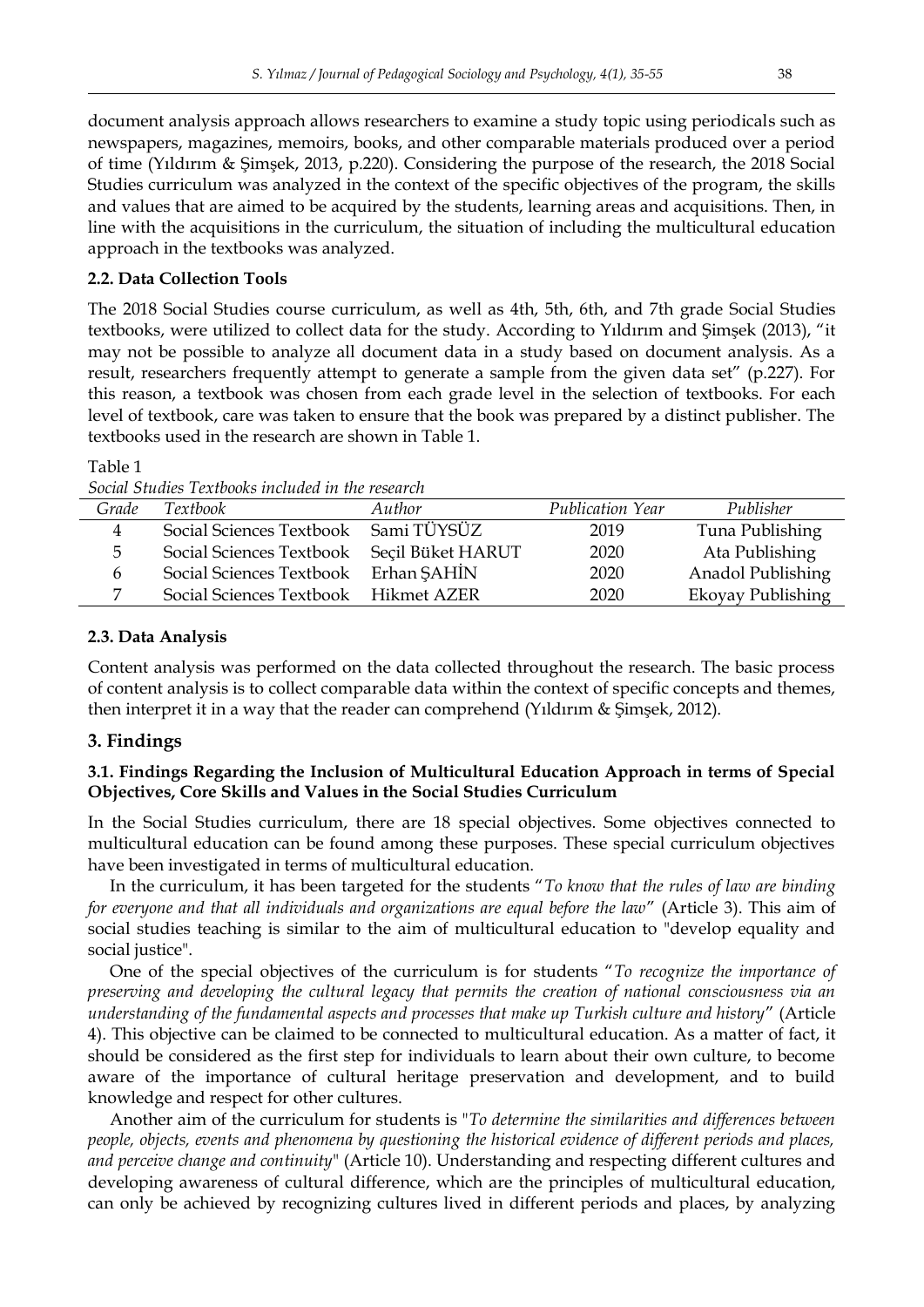the similarities and differences of cultural elements belonging to these cultures, and by becoming conscious of the change and continuity in the historical process. From this perspective, the goal of the social studies curriculum and the principles of multicultural education are complementary.

The social studies curriculum also aims to enable students "*To believe in the importance of involvement and identify their thoughts on the solution of personal and social problems*" (Article 14). Furthermore, another aim connected to intercultural education in the curriculum is "*To exhibit awareness to issues that concern their nation and the globe*" (Article 17). These curricular goals are in line with multicultural education. Human rights, cultural diversity, and educational equality are all concerns that are at the heart of multicultural education today, and they are causing challenges in many societal systems. In terms of multicultural education, it is also desired that students become aware of such personal and social issues and share their opinion by participating in the solution of these issues.

As another aim, the curriculum emphasize for students "*To know the importance and ways of being a virtuous person by adopting national, spiritual and universal values*" (Article 16). One of the cultural components is values. Students are required to identify, adopt, and respect not just the values of their own social systems and cultures, but also universal values in a multicultural education process. This curricular approach is currently compatible with a multicultural education approach.

In the Social Studies curriculum, 27 core skills that are aimed to be acquired by students are included. Four skills that could be examined in connection to multicultural education stand out among these. These skills are "*perceiving change and continuity*," "*empathy*," "*recognizing stereotypes and prejudice*," and "*social involvement*". In the curriculum, the skill of perceiving change and continuity is defined as "finding similarities and differences, perceiving continuity and change over time, distinguishing historical facts and interpretations, recognizing past problems and their causes, and finding alternative solutions to the solution of a historical problem" (MoNE, 2005). In this sense, an individual who has acquired the ability to perceive change and continuity is expected to be able to understand what is different from himself, to be aware of the fact that culture, events, and facts may change, and recognize that certain occurrences have a long-term consistency. Multicultural education, on the other hand, is based on the understanding of individuals to know, understand, accept and respect people with different cultural backgrounds. As a result, a person who can perceive change and continuity may acquire awareness of various cultural structures, comprehend the change and continuity of cultural structures and elements, which is compatible with a multicultural education understanding.

Empathy, which is another skill emphasized in the curriculum, is described as "a person's ability to put himself in the shoes of another person and accurately comprehend his or her feelings and ideas" (Dökmen, 2011, p.157). By placing themselves in the shoes of people from various cultures, people with empathy abilities may better comprehend their feelings and thoughts, which is one of the objectives of multicultural education. This approach will also make it simpler to accept cultural differences, and compare and contrast different viewpoints and ideas.

As another skill, social involvement is defined in the curriculum as "recognizing the relationship between individuals, groups, institutions and social organizations; generating to meet the needs on issues affecting the immediate environment and society as well as communicating this idea to those around them; negotiating, discussing, planning, negotiating and acting, serving the group, institution, social organizations and society as a leader or follower" (MoNE, 2005). Cultural elements have a role in determining and influencing relationships between individuals and groups. Thus, a person with social involvement skills will be successful at identifying social relationships with their cultural issues, developing thoughts on cultural issues, and producing solutions to problems that arise in this setting. In this way, the social studies curriculum aims at providing students acquire skills that may also be learned through intercultural education.

The skill of recognizing stereotypes and prejudice is also a skill that students are expected to learn as part of the curriculum. Prejudices occur as favorable or negative attitudes, beliefs about a person or circumstance without any proof, whereas stereotypes are preconceived ideas about a person or a group. Multicultural education emphasizes the need of respecting and welcoming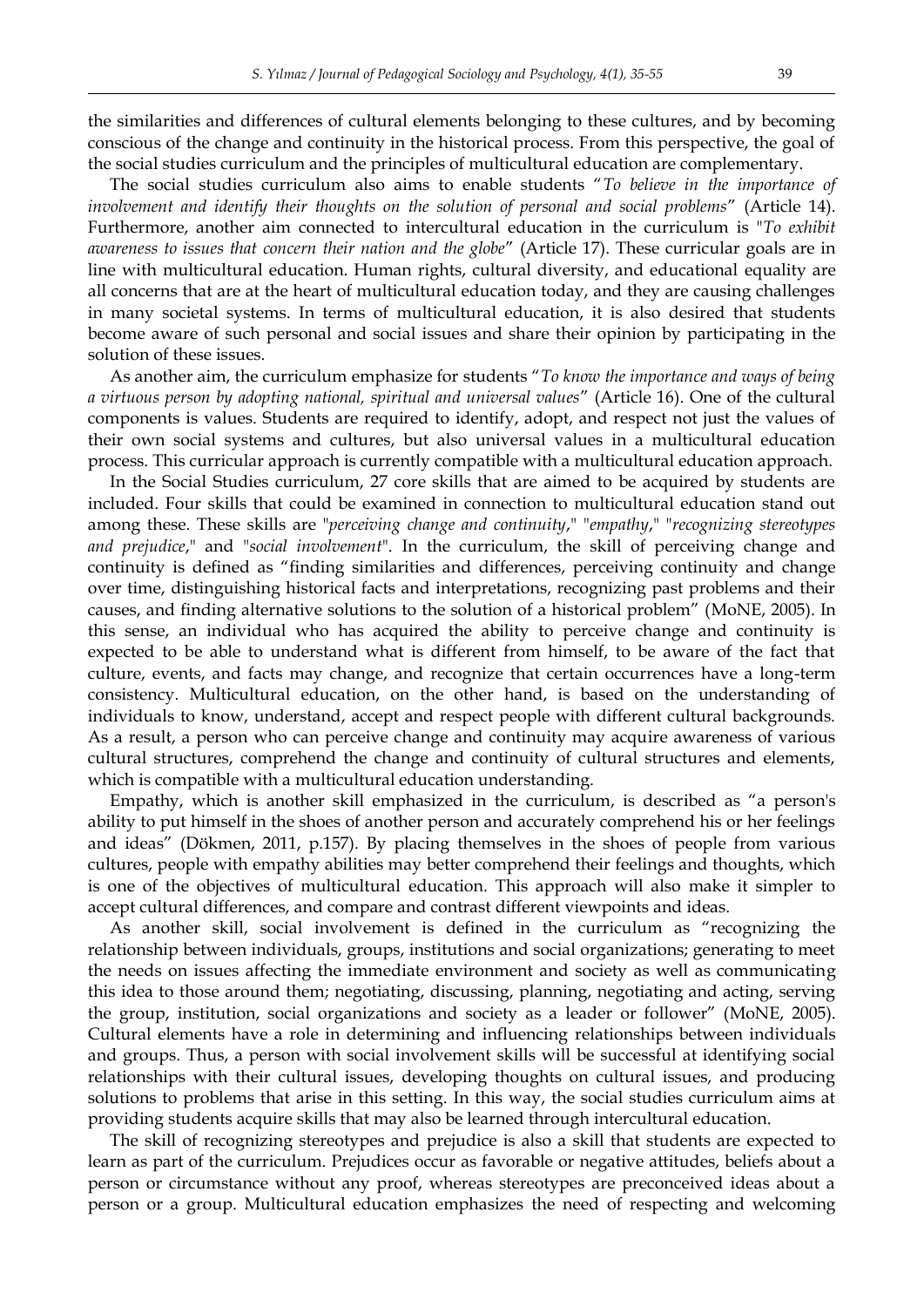cultural diversity while attempting to foster understanding among people, social groups, and communities. Individuals must acquire a worldview devoid of preconceptions and prejudices in order to achieve this. This is the function of the Social Studies course.

In the social studies curriculum, 18 values that should be taught to students are included. The values of "justice, solidarity, sensitivity, aesthetics, equality, respect, love, and freedom" are regarded as values associated with multicultural education among these values. Understanding and respecting different cultures, which are among the major principles to multicultural education, as well as respecting human rights, welcoming cultural differences, and reducing prejudice and discrimination, are all compatible with the values of justice, solidarity, sensitivity, aesthetics, equality, respect, and love in the Social studies curriculum. Individuals who hold these values are more likely to appreciate people in the social structure who are different from themselves, to be fair to others, to be sensitive to issues, and to accept diversity. As a result, the values that the program aims to teach in individuals are values that are compatible with the nature of multicultural education.

## **3.2. Findings Regarding the Existence of Multicultural Education Approach in the Learning Areas of the Curriculum**

Individual and Society, Culture and Heritage, People-Places and Environments, Science, Technology and Society, Production, Distribution and Consumption, Active Citizenship, and Global Connections are the seven learning areas in the social studies curriculum. The acquisitions of each learning area have been analyzed in terms of multicultural education.

## *3.2.1. Acquisitions related to Multicultural Education in the Individual and Community Learning Area*

The acquisitions of multicultural education in the individual and community learning area are given in Table 2 in terms of grade levels.

Table 2

| where to interretention we confederate the theo financements where commenting Bowlining from |                                                                                  |  |
|----------------------------------------------------------------------------------------------|----------------------------------------------------------------------------------|--|
| Acquisition                                                                                  | n                                                                                |  |
| SB.4.1.4. Puts himself/herself in the shoes of people with various traits.                   | $\overline{2}$                                                                   |  |
| SB.4.1.5. Respects the different characteristics of other individuals.                       |                                                                                  |  |
| SB.5.1.4. Gives examples of enjoying their rights as a child and situations in               | 1                                                                                |  |
| which their rights are abused.                                                               |                                                                                  |  |
| SB.6.1.2. Analyzes the place and role of social, cultural and historical ties in the         |                                                                                  |  |
| formation of social cohesion.                                                                |                                                                                  |  |
| SB.6.1.3. Queries prejudices about differences in order to live in harmony in                |                                                                                  |  |
| society.                                                                                     | 4                                                                                |  |
|                                                                                              |                                                                                  |  |
| means of fostering social harmony.                                                           |                                                                                  |  |
| SB.6.1.5. Argues that problem-solving should be founded on rights, duties, and               |                                                                                  |  |
| liberties.                                                                                   |                                                                                  |  |
| SB.7.1.4. Uses rights and fulfills responsibilities while making use of                      | 1                                                                                |  |
| communication tools.                                                                         |                                                                                  |  |
|                                                                                              | 8                                                                                |  |
|                                                                                              | SB.6.1.4. Participates in activities that promote social aid and solidarity as a |  |

*Acquisitions related to multicultural education in the Individual and Community Learning Area*

As shown in Table 2, a total of eight acquisitions are included in the related learning area linked to multicultural education at all grade levels. The highest number of acquisition was given at the 6th grade (n=4).

### *3.2.2. Acquisitions related to Multicultural Education in the Culture and Heritage Learning Area*

Considering the grade levels, the acquisitions of multicultural education in the culture and heritage learning area are given in Table 3.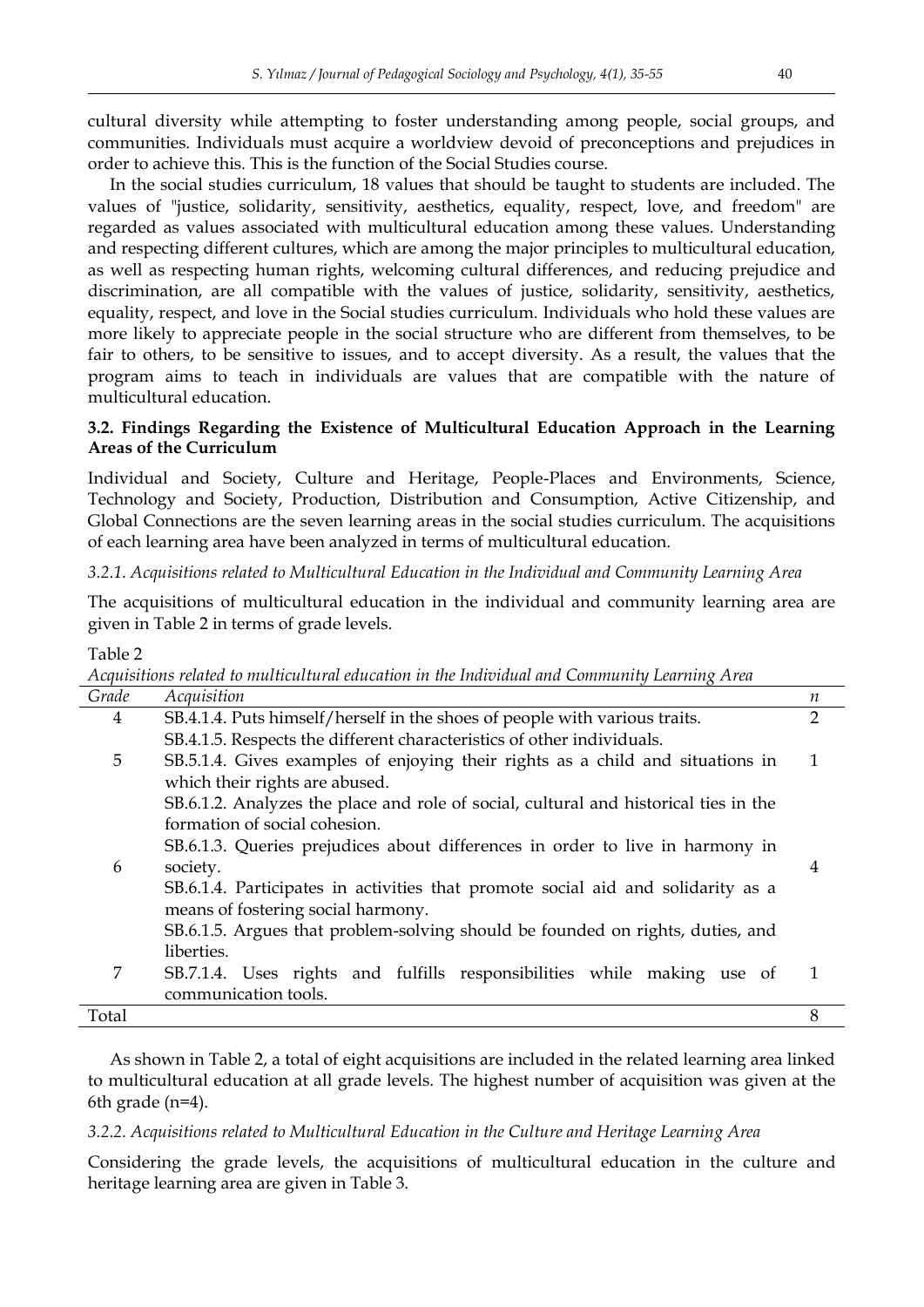Table 3

| Acquisitions related to multicultural education in the Culture and Heritage Learning Area |                                                                                                                    |                  |  |
|-------------------------------------------------------------------------------------------|--------------------------------------------------------------------------------------------------------------------|------------------|--|
| Grade                                                                                     | Acquisition                                                                                                        | $\boldsymbol{n}$ |  |
| 4                                                                                         | SB.4.2.2. Gives examples by investigating elements in and around his/her<br>family that represent country culture. | 2                |  |
|                                                                                           | SB.4.2.3. Compares traditional children's games to today's games in terms of                                       |                  |  |
|                                                                                           | change and continuity.                                                                                             |                  |  |
|                                                                                           | SB.5.2.1. Realizes the important contributions of Anatolian and Mesopotamian                                       |                  |  |
|                                                                                           | civilizations to the history of humanity, based on their concrete remains.                                         |                  |  |
|                                                                                           | SB.5.2.2. Introduces the natural assets and historical places, objects and artifacts<br>around.                    |                  |  |
|                                                                                           | SB.5.2.3. Identifies the similarities and differences between the cultural features                                |                  |  |
| 5                                                                                         | of various areas of our nation and the cultural characteristics of the environment                                 | 5                |  |
|                                                                                           | in which he/she lives by comparing them.                                                                           |                  |  |
|                                                                                           | SB.5.2.4. Analyzes the role of cultural elements in the coexistence of people.                                     |                  |  |
|                                                                                           | SB.5.2.5. Evaluates the historical development of cultural elements in daily life.                                 |                  |  |
|                                                                                           | SB.6.2.1. Makes inferences about the geographical, political, economic and                                         |                  |  |
|                                                                                           | cultural characteristics of the first Turkish states established in Central Asia                                   |                  |  |
|                                                                                           | SB.6.2.3. Notices the changes in the political, social and cultural fields with the                                |                  |  |
| 6                                                                                         | acceptance of Islam by the Turks.                                                                                  | 3                |  |
|                                                                                           | SB.6.2.5. Explains the role of historical trade routes in political, cultural and                                  |                  |  |
|                                                                                           | economic relations between societies.                                                                              |                  |  |
| 7                                                                                         | SB.7.2.5. Gives examples of Ottoman culture, art and aesthetics.                                                   | 1                |  |
| Total                                                                                     |                                                                                                                    | 11               |  |

Table 3 shows that in the relevant learning area, there are 11 acquisitions linked to multicultural education at all grade levels. At the 5th grade level, the highest number of acquisition was included (n=5).

*3.2.3. Acquisitions related to Multicultural Education in the People, Places and Environments Learning Area*

The acquisition of multicultural education in the people, places and environments learning area is given in Table 4 considering grade levels.

Table 4

*Acquisition related to multicultural education in the People, Places and Environments Learning Area*

| Grade | Acquisition                                                                  |  |
|-------|------------------------------------------------------------------------------|--|
|       | SB.7.3.4. Shows the negative consequences that might occur when basic rights |  |
|       | such as freedom of residence and movement are limited.                       |  |
| Total |                                                                              |  |

As can be seen in Table 4, it is clear that related learning area connected to multicultural education includes only one acquisition at 7th grade level (n=1).

*3.2.4. Acquisitions related to Multicultural Education in the Active Citizenship Learning Area*

Table 5 shows the acquisition of multicultural education in the active citizenship learning area by grade level.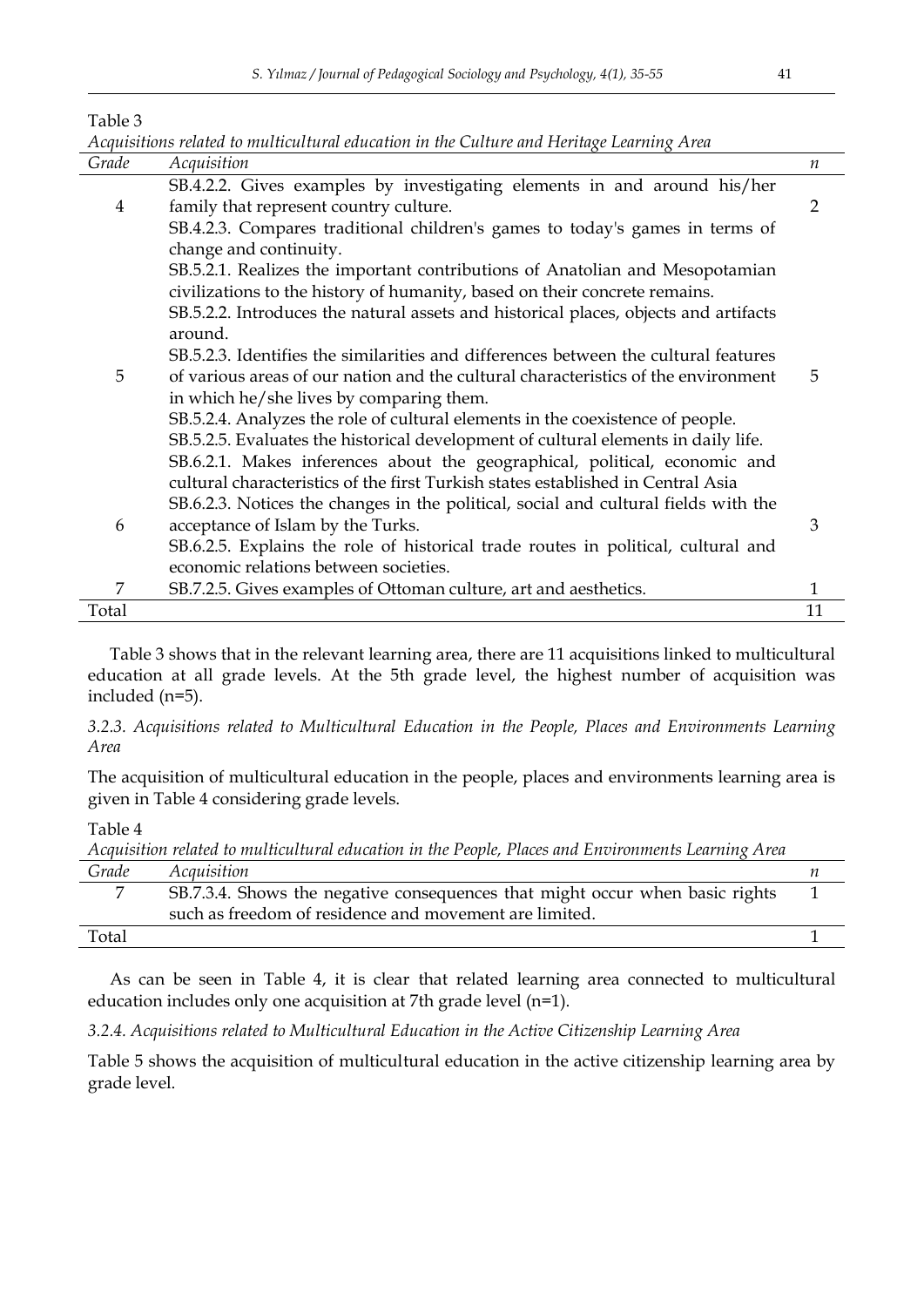| Acquisition related to multicultural education in the active citizenship learning area |                                                                           |  |  |
|----------------------------------------------------------------------------------------|---------------------------------------------------------------------------|--|--|
| Grade                                                                                  | Acquisition                                                               |  |  |
|                                                                                        | SB.4.6.1. Gives examples of the rights that he/she has as a child.        |  |  |
| 5                                                                                      | SB.5.6.3. Explains basic rights and the importance of using these rights. |  |  |
| Total                                                                                  |                                                                           |  |  |

Table 5 shows that in this learning area, there are three acquisitions connected to multicultural education. The majority of the acquisitions are taught to students in the 5th grade (n=2).

*3.2.5. Acquisitions related to Multicultural Education in the Global Connections Learning Area*

The acquisition of multicultural education in the global connections learning area is given in Table 4 in terms of grade levels.

#### Table 6

Table 5

*Acquisition related to multicultural education in the global connections learning area*

|       | Traditional return to method and the culture of the the Trough controlled temperate when |   |
|-------|------------------------------------------------------------------------------------------|---|
| Grade | Acquisition                                                                              | п |
| 4     | SB.4.7.1. Introduces various countries around the world.                                 | 3 |
|       | SB.4.7.3. Compares the cultural elements of various countries with those of our          |   |
|       | own.                                                                                     |   |
|       | SB.4.7.4. Respects different cultures.                                                   |   |
| 5     | SB.5.7.3. Explains the importance of tourism in international relations.                 |   |
|       | SB.5.7.4. Gives examples of common heritage items found in various countries.            |   |
| 6     | SB.6.7.1. Analyzes the cultural, social, political and economic relations of our         |   |
|       | country with the Turkic Republics and neighboring states.                                |   |
|       | SB.6.7.4. Queries the effects of popular culture on our culture.                         |   |
| 7     | SB.7.7.3. Questions the stereotypes towards various cultures.                            |   |
| Total |                                                                                          | 8 |

Table 6 shows that in the relevant learning area, there are eight acquisitions connected to multicultural education at all grade levels. The 4th grade level is considered as having the highest acquisitions (n=3).

#### Table 7

*Number of Acquisitions related to Multicultural Education in 2018 Social Studies Curriculum by Learning Areas and Grade Level* 

|                                 | Grade Level |                               |  |       | Number<br>0t |
|---------------------------------|-------------|-------------------------------|--|-------|--------------|
| Learning Area                   |             | 4th Grade 5th Grade 6th Grade |  | 7th   | Acquisition  |
|                                 |             |                               |  | Grade |              |
| Individual and Society          |             |                               |  |       |              |
| Culture and Heritage            |             |                               |  |       |              |
| People, Places and Environments |             |                               |  |       |              |
| Science, Technology and Society |             |                               |  |       |              |
| Production, Distribution and    |             |                               |  |       |              |
| Consumption                     |             |                               |  |       |              |
| Active Citizenship              |             |                               |  |       |              |
| Global connections              |             |                               |  |       |              |
| Total                           |             |                               |  |       | 30           |

It can be noticed from Table 7 that the learning area "Culture and Heritage" has the highest acquisitions linked to multicultural education in the curriculum (n=11). This learning area is followed by "Individual and Society" (n=8) and "Global Connections" (n=8). In the learning areas of "Science, Technology, and Society" and "Production, Distribution, and Consumption," no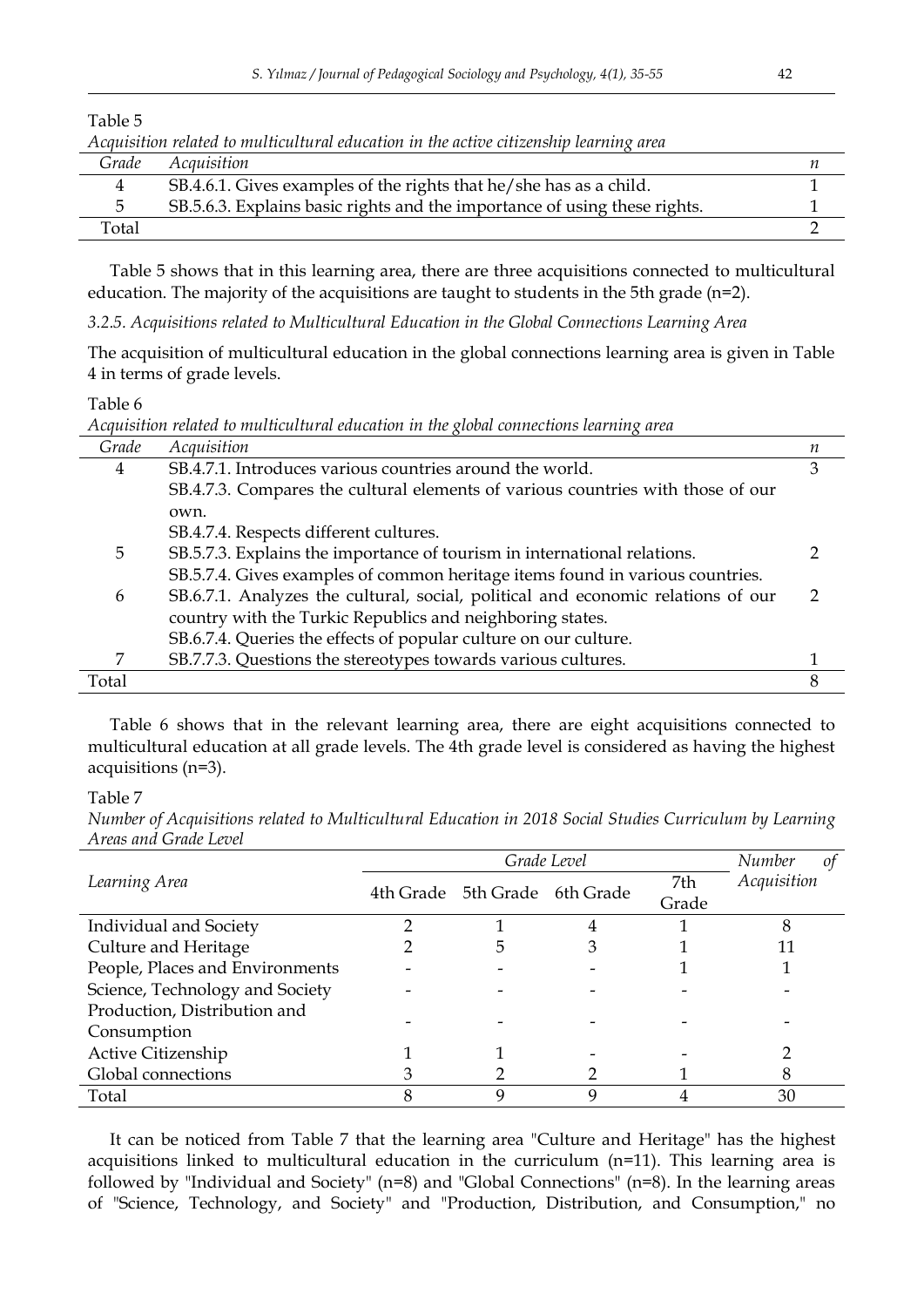acquisitions in multicultural education is found in the 5th and 6th grades (n=9) while the

## **3.3. Inclusion of Multicultural Education Approach in Social Studies Textbooks**

minimum in the 7th grade.

## *3.3.1. Examining the 4th Grade Social Studies Textbook in terms of Multicultural Education*

The first acquisitions related to multicultural education in Individual and Community learning area is SB.4.1.4. coded " *Puts himself/herself in the shoes of people with various traits*". For the acquisition, the subject "*If I were in his/her shoes*" is included in the textbook. It is stressed within the context of the subject that people have different abilities, tastes, and personality qualities. In addition, the situation of disadvantaged individuals is also mentioned. Students are encouraged to empathize with these individuals. There are statements in the textbook on the objectives of multicultural education, such as respecting human rights and providing equitable educational opportunities.

"…Today, I met children who took refuge in our country by leaving the lands where they were born and raised due to the internal turmoil in their country. Our government had considered their educational needs as well as their nutritional, shelter and health needs. For this purpose, he sent the children of education age to schools and some of these children came to our school. In order to get to know these children who are guests in our country better, I tried to talk to those who have learned a little bit of Turkish. One of them said that they had difficulties in their lessons because they did not know Turkish..." (Tüysüz, 2019, p.25-26).

In the textbook, there are no activities connected to the subject.

SB.4.1.5. coded "*Respects the different characteristics of other individuals*" is another acquisition in this learning area. The acquisition was discussed under the topic of "*I am aware, I respect differences*". Reading materials that provide knowledge on people's differences are included within the scope of the subject. The following assertions are in line with multicultural education's aim of expanding understanding of human and cultural diversity:

"…From the past to the present, people have made great progress in their acceptance of differences. It has not, however, fully addressed its problems. Regardless of color, language, creed, or gender, every human being, regardless of their perspective or nation, is a respected being. As a result, people's differences should not be used as an excuse for division and tyranny. Because of their differences, no human person should endure criticism, exclusion, mockery, or humiliation. It is important to remember that having differences is a human right, and that everyone has the freedom to live and express them…" (Tüysüz, 2019, p.29).

An activity is included in the topic. Students were asked to describe "respect for differences" in a variety of ways as part of the assignment. In Culture and Heritage learning area, SB.4.2.2 coded "Gives examples by investigating elements in and around his/her family that represent country culture" acquisition takes place regarding multicultural education. The subject "*Our National Cultural Elements*" is included in the textbook for this acquisition. Starting with the concept of national culture, the acquisition has been processed by providing room to the national cultural aspects of the child's family and surroundings.

An activity was included in which students are asked to introduce a cultural item in their immediate surroundings with an object introduction card activity.

Another acquisition in the same learning area was SB.4.2.3 coded "Compares traditional children's games to today's games in terms of change and continuity". In the textbook, the subject of "*Children's Games from the Past to the Present*" is included in relation to this acquisition. The evolution and transformation of children's games, which is one of the national cultural aspects, from the past to the present has been investigated within the scope of the subject.

The topic includes an activity that asks students to have a conversation with one of their elders about the games they played as children.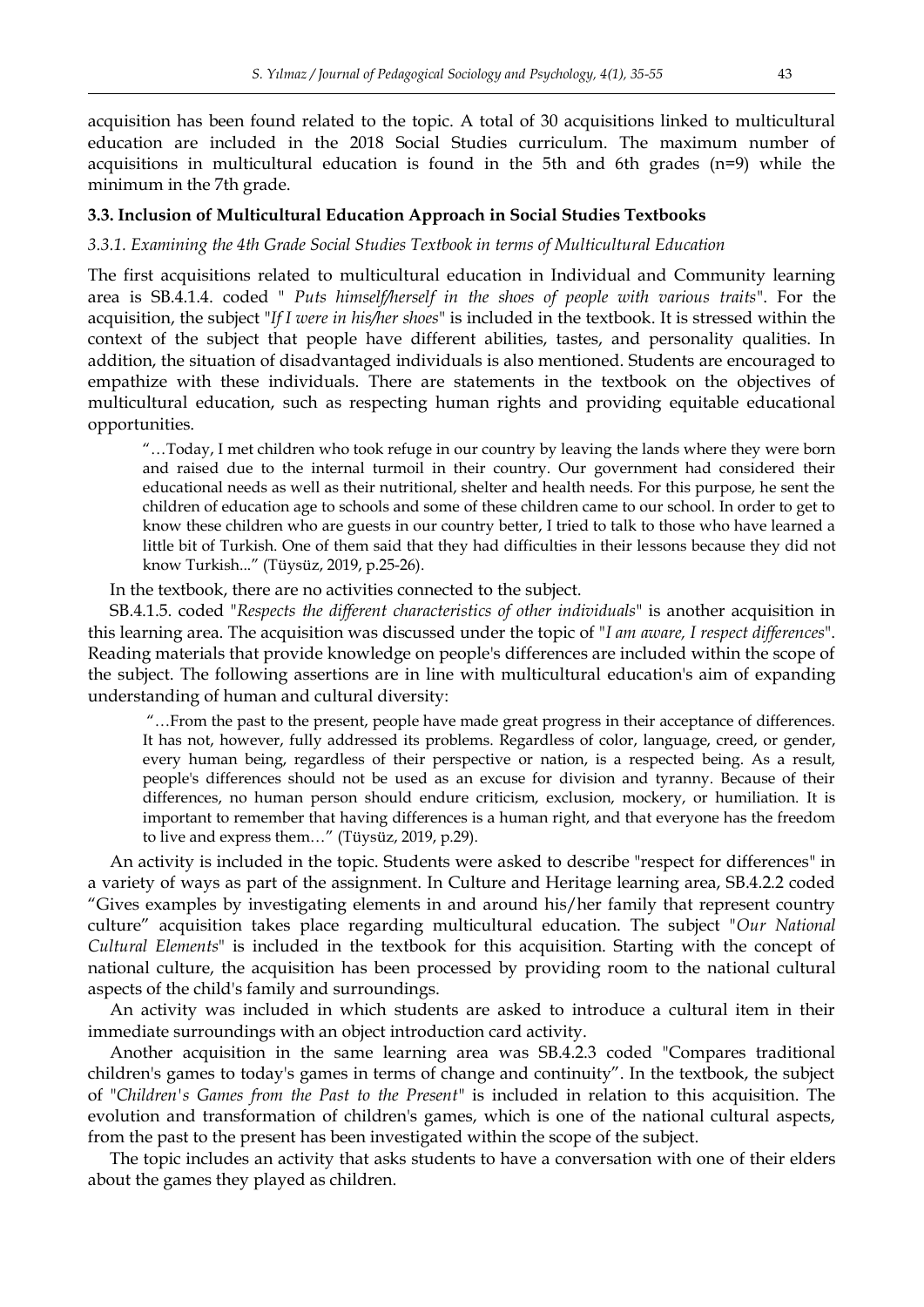SB.4.6.1 coded "Gives examples of the rights that he/she has as a child" acquisitions related to multicultural education exists in the Active Citizenship learning area. For the acquisition, the subject "I am a child, I exist with my rights" is included in the textbook. The article discusses the United Nations Convention on the Rights of the Child and its articles. In addition, examples of situations where children's rights are violated are given.

"Equality is one of the most crucial rights for children. Language, religion, color, gender, and origin should not be used to discriminate against children. They should be able to openly express their emotions and opinions, and also interact with other children. In addition, they should not be deprived of living their own culture…" (Tüysüz, 2019, p.156)

The statement statements in the textbook, given above, are viewed as statements containing messages for multicultural education.

The topic contains a discussion activity about what the world's most challenging problem for children is and what should be done to address it.

The first acquisition related to multicultural education in the Global Connections learning area is SB.4.7.1 coded "Introduces various countries around the world". The subject "*Let's Get to Know the Countries*" is included in the textbook for the acquisition. Finland and Jordan were discussed as part of the subject, and important features of both countries were introduced. The inclusion of the countries' cultural characteristics shows the multicultural education principle of understanding and respecting different cultures. The following statements pertain to intercultural education understanding:

"…The temperature in Finland ranges from 10 degrees in the summer to -30 degrees in the winter. That's the reason why Finns favor clothing that keeps them warm and dry throughout the winter. They usually embroider reindeer patterns on their clothes. Reindeer tenderloin, bear steak and fish are Finnish favorite foods. Venison is regarded as the national dish of the people…" (Tüysüz, 2019, p.175).

"…Jordanians are known for their warmth, hospitality, and friendliness. Jordanian weddings include henna ceremonies, just like we ours… Festivals are held at certain times of the year in Jordan. The most important of these festivals is the culture and art festival held in the city of Jerash in the north of the country. Many well-known artists and literary figures from Arab countries participate in this festival, which is held in July every year…" (Tüysüz, 2019, p.176).

Related to the subject, there is an activity to determine a country on the world map and prepare a presentation to introduce the selected country. Another acquisition is SB.4.7.3 coded "Compares the cultural elements of various countries with those of our own". The subject of "*Different Cultures*" has been prepared for this acquisition. Hungary and Japan are examined in terms of their cultural traits within the scope of the study. Subjects like as clothing, food, games, and family relationships are highlighted among the cultural elements. The similarities between these countries' cultures and Turkish culture are highlighted. The following remarks in the textbook are on multicultural education and how it might help pupils become more aware of cultural differences:

"…Handshakes are the most common form of greeting in Hungary. People use their first and last names to address one another. It is customary to deliver flowers or chocolates to the home you have been invited to, and this is seen as a really nice gesture. Furthermore, wearing shoes within the house is considered impolite…" (Tüysüz, 2019, p.190).

Textbook is not included in any activity prepared for this topic.

Another acquisition related to multicultural education in this learning area is SB.4.7.4 coded "Respects different cultures". For teaching of this acquisition, the topic of "*The World is Beautiful with Differences*" has been included. The topic was addressed in terms of cultural elements such as languages, traditional clothing, religious beliefs, food, music, and dances from other countries, with an emphasis on why different cultures should be respected.

Regarding Figure 1, the following statements in the textbook are for multicultural education;

"…We may be unfamiliar with the countries' culinary cultures. For instance, An Arab who eats with his hand or a Far Easterner who eats rice with chopsticks may appear unusual to us. We may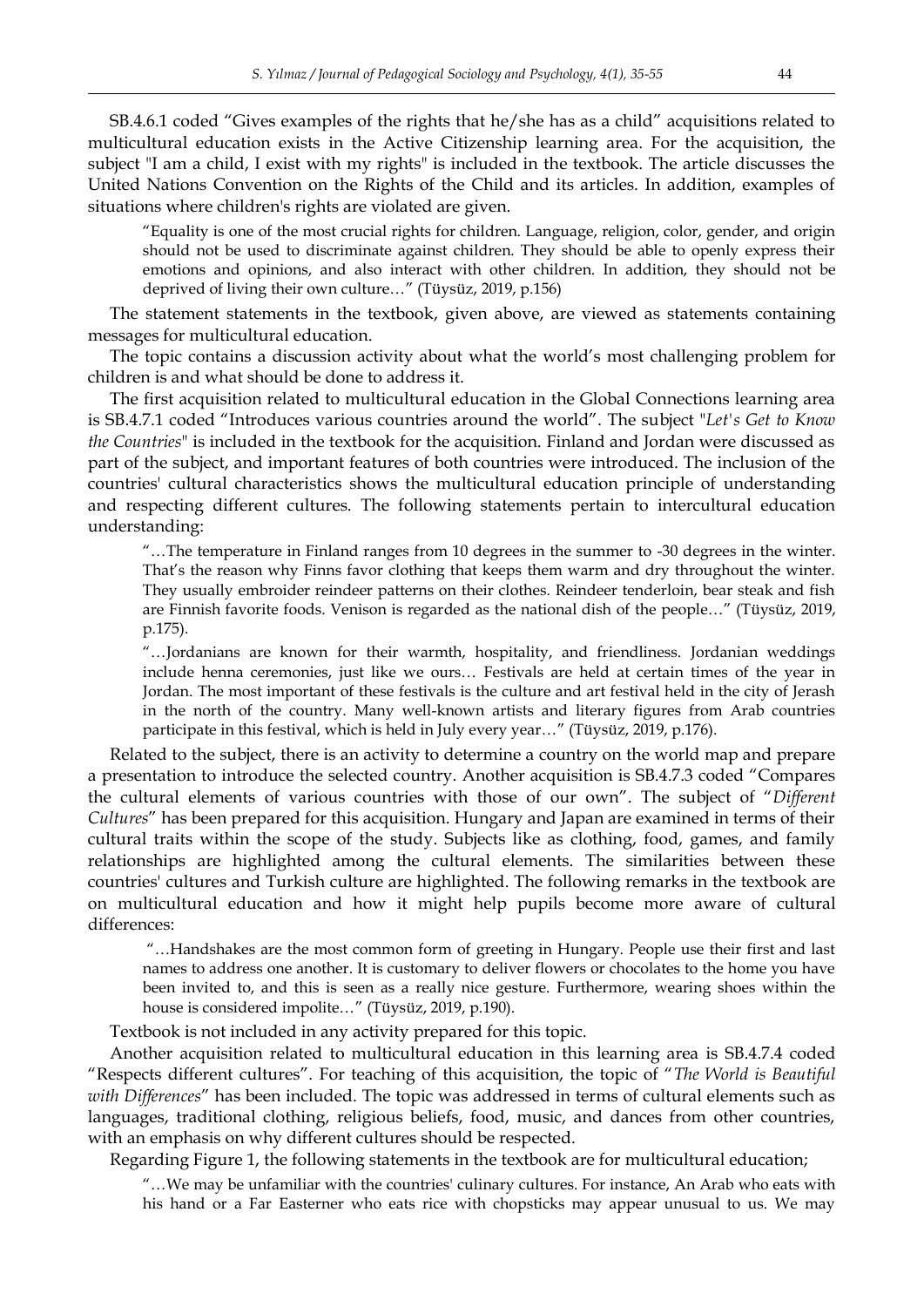wonder, "Why do they eat like way when they can eat with a spoon?" when we encounter these images. Rather than asking such concerns, we should recognize that this style of eating is part of humanity's cultural legacy and appreciate such traditions. We should note that this will not be difficult for someone who grew up eating with their hands or chopsticks. We must also keep in mind that some aspects of our food culture may appear unusual to others." (Tüysüz, 2019, p.194).

In Picture 1, a visual in the textbook is presented for the subject;

### Picture 1

*A visual about the food culture of different countries*



Similarly, the following expressions in the textbook are expressions for multicultural education as follows:

"…Differences between countries should be viewed as a source of riches and a pathway to growth, rather than as a justification for segregation, imposition, and war. When one person respects others who are different from him, the other person will respect him as well. Otherwise, the same response is received, and mutual respect is replaced by conflict. People should appreciate each other's inherent diversity in order to make the world a more living place. People's sentiments of hostility disappear to the degree that their differences are recognized. As a result, a world of peace and love has been formed, honoring human dignity…" (Tüysüz, 2019, p.195).

No activity is included in this topic.

At the  $4<sup>th</sup>$  grade level, there are eight acquisitions that may be assessed using the multicultural education approach. It can be noted that the subjects prepared for these acquisitions comprise five actions. When looking at the 4th grade textbook in terms of multicultural education, it is clear that the acquired appropriate for a multicultural education approach are reflected in the texts, but the quantity of activities is insufficient. Furthermore, it is evident that the exercises in the textbook are appropriate for achieving and comprehending multicultural education.

*3.3.2. Examining the 5th Grade Social Studies Textbook in terms of Multicultural Education*

In the Individual and Community learning area, one acquisition coded as SB.5.1.4, "*Gives examples of enjoying their rights as a child and situations in which their rights are abused*" is included related to multicultural education. For the teaching of the acquisition, the subject "I Exist with My Rights" is covered in the textbook. Within the scope of the subject, it can be observed that information regarding children's rights and their legal basis is provided. Children's rights are infringed in situations such as child labor, child fatalities due to conflicts, refugee children, and starvation. Examples from newspapers and general network news are used to support situations in which children's rights are infringed.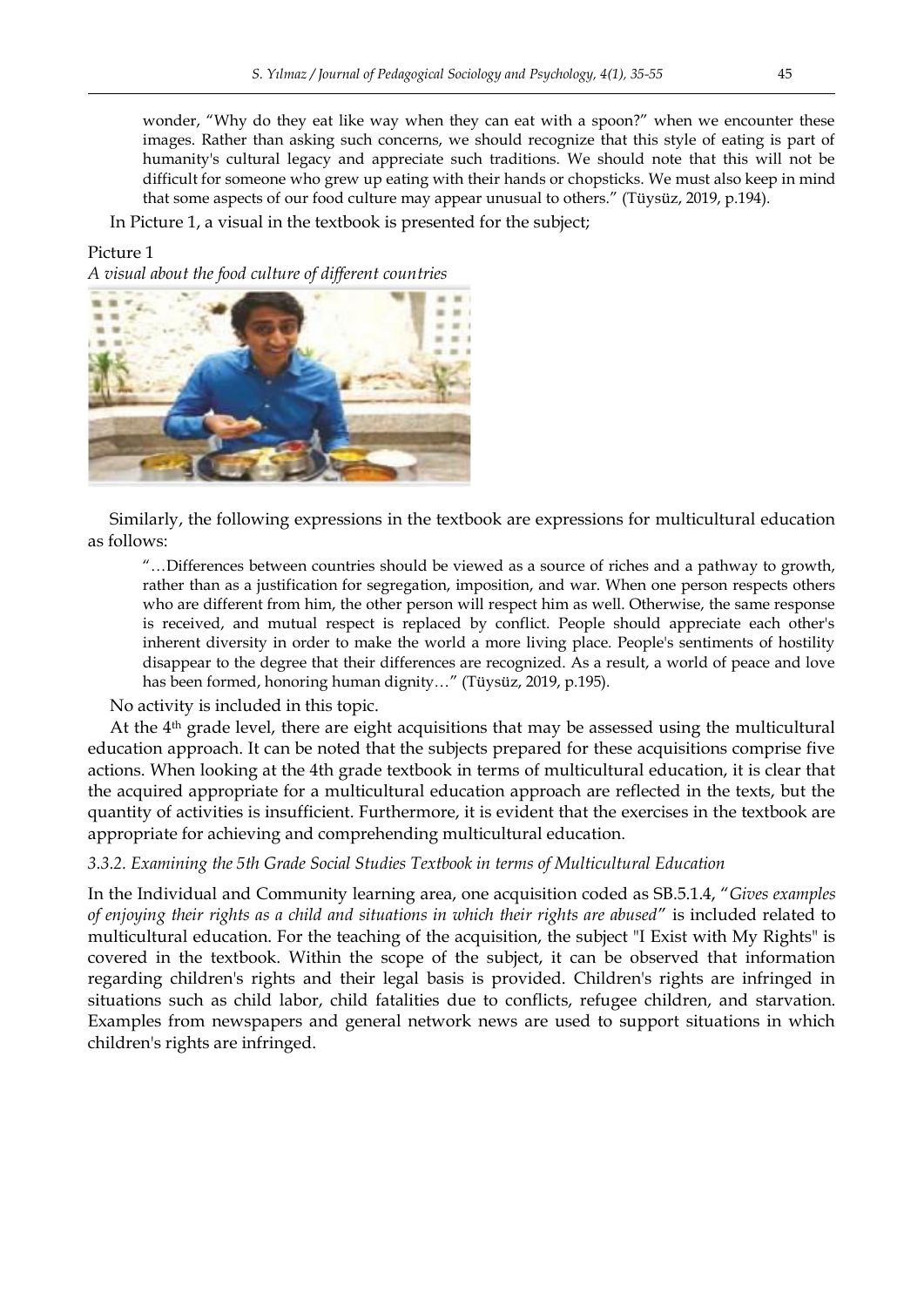

Picture 2 in the textbook can be considered as an emphasis on multiculturalism in that it reflects children of different races, languages and skin colors living in different parts of the world together (Harut, 2020, p.22).

The theme includes several photos of children, as well as an exercise in which children are asked to identify which rights the children in the pictures have.

The first acquisition related to multicultural education in the culture and heritage learning area is the acquisition SB.5.2.1 coded "*Realizes the important contributions of Anatolian and Mesopotamian civilizations to the history of humanity, based on their concrete remains*". Within the scope of the subject, Anatolian civilizations (Hittites, Phrygians, Ionians, Urartians, Lydians) and Mesopotamian civilizations (Sumerians, Babylonians, Assyrians) were addressed. The features of the geographical locations where these civilizations lived, their lifestyles, their contributions to humanity's history, and their cultural traits are all discussed. Additionally, images depict instances of artifacts from the aforementioned civilizations.

Students are asked to put down their understanding of the contributions of many civilizations to humanity as part of the subject.

Another acquisition in this learning area is SB.5.2.2 coded "*Introduces the natural assets and historical places, objects and artifacts around*". The subject of "Beauties of Our Country" is included in the textbook for the related acquisition. Students are taught about our country's natural resources, historical sites, historical artifacts, and historical objects through examples. Because historical sites, artifacts, objects, and natural resources are the components that produce and reflect culture, students' recognition of prior civilizations' cultural aspects will contribute to intercultural education. An activity was included in the topic that students were requested to discuss with their peers by conducting research on the historical locations where they reside. Another project requires students to create a brochure detailing the historical artifacts and natural wonders of the place in which they reside.

SB.5.2.3 coded acquisition, "*Comparing the cultural characteristics of various parts of our country with the cultural characteristics of the environment in which they live and determining the similar and different elements between them*", is another acquisition related to multicultural education. The subject of "Our Rich Culture" is included in the textbook for teaching the acquisition. Various cultural aspects that have remained from civilizations that have lived in Anatolian geography from the past to the present are discussed within the scope of the subject. Traditional cuisine, cultural dances, traditional handicrafts, religious and national festivals are all included. It's worth noting that the cultural components in issue differ across the country, and the causes that produce this variation are highlighted. In terms of multicultural education, this emphasis is quite beneficial.

Some parts in the textbook that can serve as examples for expressions related to multicultural education are as follows.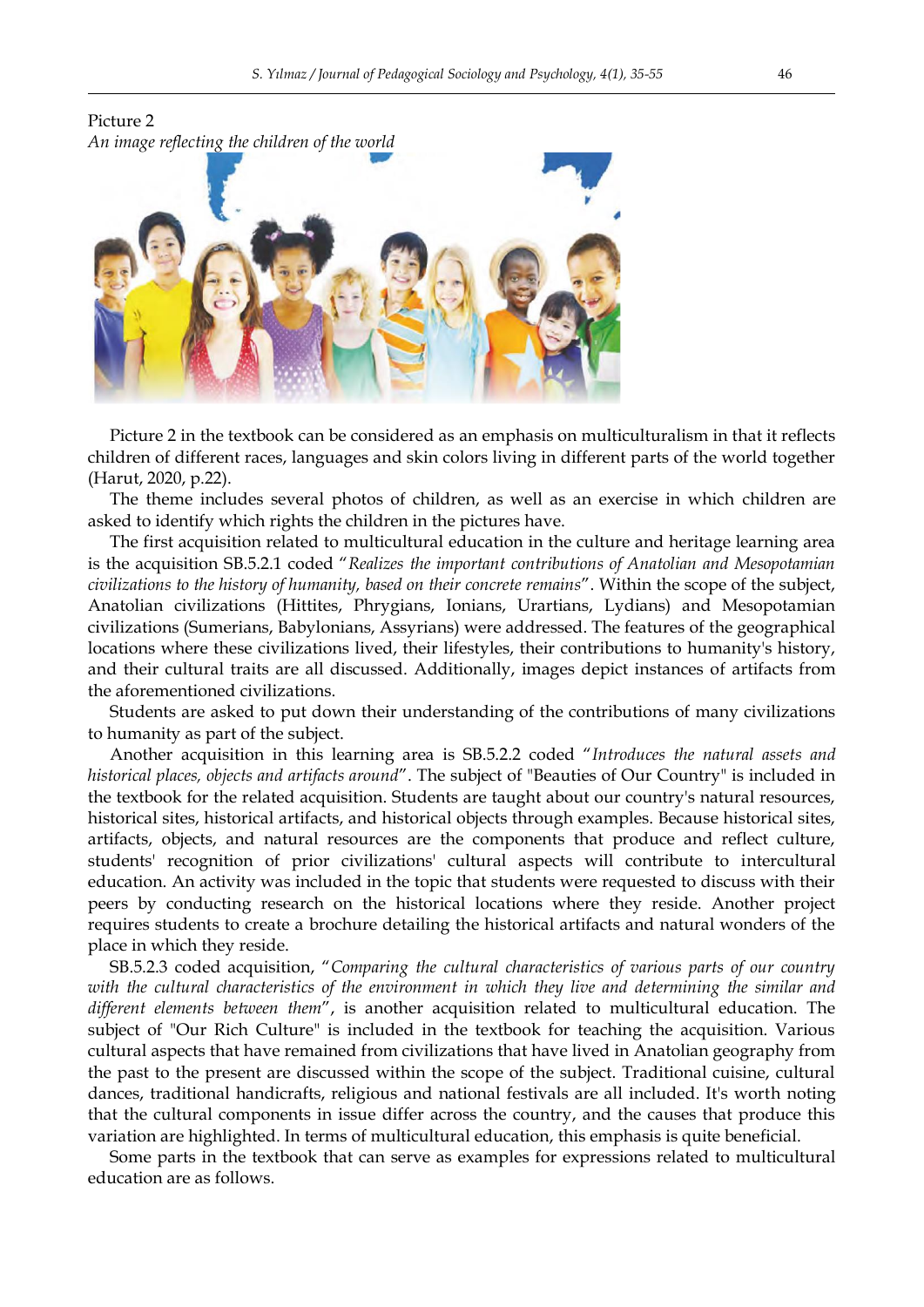"…Despite the fact that many of our cultural values are consistent across the country, they may vary depending on geographic factors. Let's take a look at these similarities and differences. Our traditional meals are one of the most significant aspects of our culture. Our traditional meals vary around the country due to climate and geographical factors.…" (Harut, 2020, p.49).

*"…Folk dances are another cultural feature that distinguishes our country. The "horon" played in our cities such as Trabzon, Rize and Artvin reflects the active life of the people of the region…*" (Harut, 2020, p.50).

The subject consists of two activities. It was observed that the activities are structured from the students' immediate surroundings to the students' distant surroundings. Students are required to conduct research on local handicrafts in the first activity. The second exercise explored and contrasted the cultural features of two distinct cities in our nation in terms of similarities and variances. Both activities appear to be appropriate for a multicultural education approach.

The SB.5.2.4 coded acquisition in the curriculum is "*Analyzes the role of cultural elements in the coexistence of people*". The subject of "Our Common Values" is included in the textbook for the teaching of related acquisition. Within the subject, it can be observed that information is provided on shared cultural aspects such as condolences, military farewells, and folk songs, all of which help to enhance the society's togetherness and solidarity, and the text is accompanied with visuals.

An exercise in the subject asks students to evaluate the Çanakkale Folk Song in terms of national unity and togetherness.

Another of the acquisitions pointing to multicultural education is SB.5.2.5 coded "*Evaluates the historical development of cultural elements in daily life*". The subject "Our Culture from Past to Present" is featured in the textbook for the acquisition. The shift of cultural components from the past to the present is highlighted within the scope of the subject by providing information about classic theatrical plays such as shadow plays and middle plays, as well as referring to film and theater as modern substitutes for theatrical plays. The change in these tools is indicated by providing information about Turkish cuisine and kitchen tools. The continuity and evolution of cultural aspects are both highlighted.

There is an activity in the subject to perform an oral history study on a topic that reflects our culture.

The only acquisition related to multicultural education in the effective citizenship learning area is SB.5.6.3 coded "*Explains basic rights and the importance of using these rights*". For the teaching of the acquisition, the subject of "Our Fundamental Rights" is included in the textbook. Some of the fundamental rights guaranteed by the Constitution are discussed within the scope of the subject. The importance of fundamental rights, particularly the right to participate and the freedom of thought, can be seen. The right to vote and be elected, which Turkish women have, is also mentioned in the textbook. Regarding the participation, the following statement is included in the textboox:

"…In fact, you exercise your right to participate in a variety of ways every day. This right is used in elections for class and school representatives, as well as social club activities. Furthermore, it is your right to meet up with your friends, talk with them, and work on issues that interest you, or find solutions to problems that you share…" (Harut, 2020, p.153).

The activity included in the subject is about the preparation of an article explaining the importance of the right to participation and freedom of thought.

The first acquisition in the global connections learning field related to multicultural education is the SB.5.7.3 coded "*Explains the importance of tourism in international relations*". The subject of "Journey to Peace" is included in the textbook related to the acquisition. The impact of tourism on people's cultural, economic, and social communication is investigated within the scope of the subject. It is evident that information about tourist destinations such as Istanbul, Mardin, and Alanya is provided.

The following expression in the textbook which aims to raise awareness in terms of people from different cultures being aware of each other's cultures and gaining understanding can be linked to the multicultural education.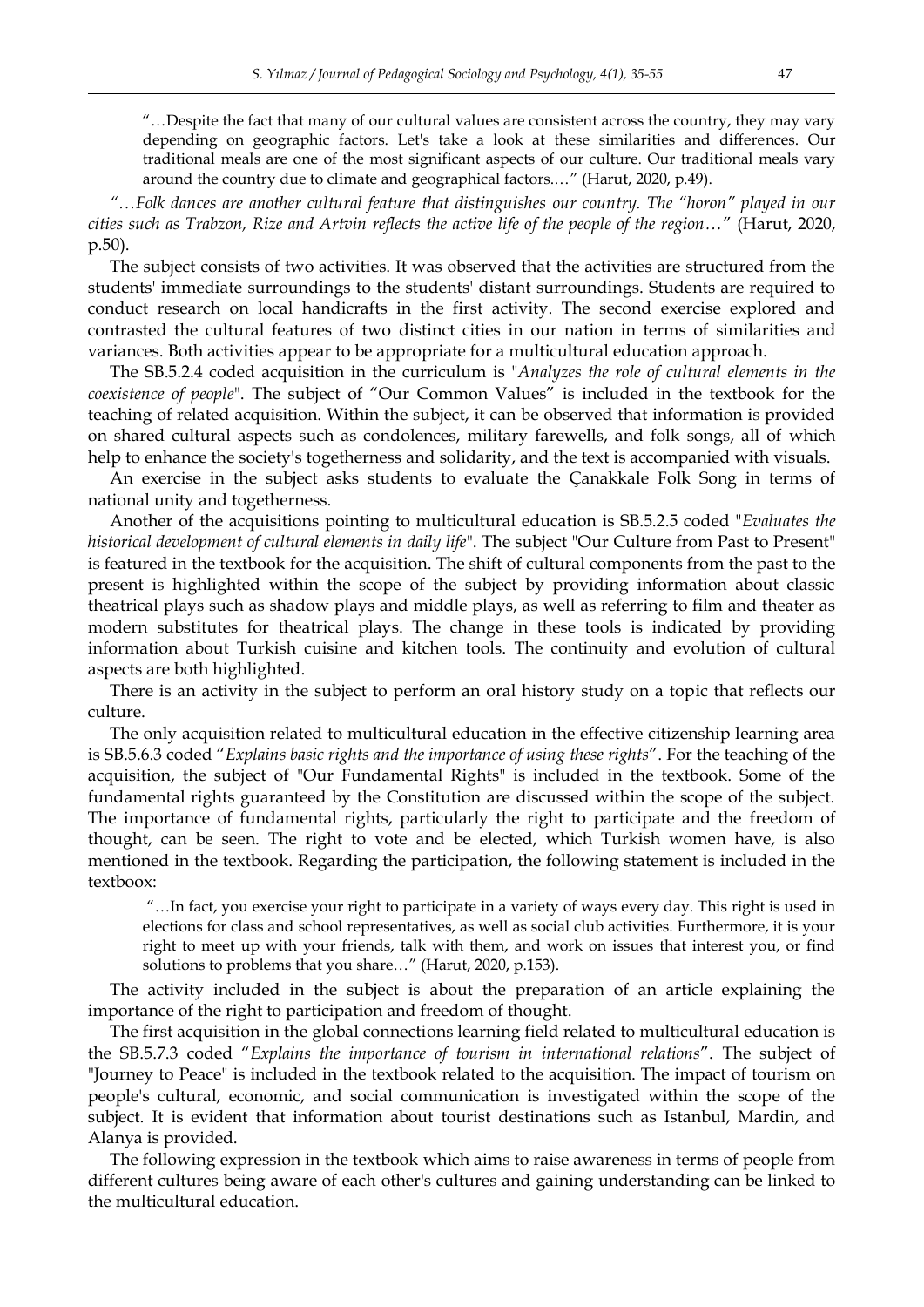"…People benefit from tourism not only because it allows them to see the natural and historical wonders of other countries, but also because it allows them to learn about the cultures they are visiting through the meals, activities, and interactions with the locals. Increasing cultural ties between countries not only improve mutual understanding, but also create a conducive climate for collective action…" (Harut, 2020, p.169)

In terms of providing information about different social groups and their coexistence, the following text that emphasizes multicultural education is included in the textbook.

"…For thousands of years, our country has housed various civilizations and has carefully maintained their cultural and historical riches. One of the most significant benefits that this scenario has given to the Anatolian regions is that people of many languages, faiths, and nations have coexisted for centuries in an atmosphere of love, respect, and understanding…" (Harut, 2020, p.170)

Similarly, the following statements in the textbook, which emphasize Alanya's cultural variety, are manifestations of multicultural education.

"…Independence holidays, Christmas and Easter events of the foreigners living in the district are celebrated with the participation of local and foreign residents. Foreigners also attend iftars in Ramadan and send iftar invitations…" (Harut, 2020, p.171).

A question and answer activity on the tourism qualities of Alanya is offered over a newspaper article in the textbook.

Another acquisition in the same learning area is SB.5.7.4 coded "*Gives examples of common heritage items found in various countries*". Related to the acquisition, the textbook covers the subject "Gift from the Past to the Future: Common Heritage". For the aforementioned acquisition, information on names who contributed to humanity's scientific legacy, examples of architectural works on the global heritage list, natural beauty, literary works, and works of art were provided in the book. It is explained how these ideals are safeguarded and should be safeguarded. In terms of the emphasis on cultural diversity and the importance of these values over the cultural riches of different countries, it is seen that there is content for multicultural education within the scope of the subject.

The subject includes an activity that asks students to prepare a project to protect the historical and natural beauties around them.

At the fifth grade level, there are nine acquisitions that may be characterized using the multicultural education approach. It can be noted that the subjects prepared for these objectives contain 11 activities. When looking at the 5th grade Social Studies textbook in terms of multicultural education, it can be concluded that the acquisitions appropriate for a multicultural education approach are represented in the textbook's contents. The quantity of activities appears to be insufficient. Furthermore, it is evident that the exercises in the textbook are appropriate for achieving and comprehending multicultural education.

#### *3.3.3. Examining the 6th Grade Social Studies Textbook in terms of Multicultural Education*

The first acquisition related to multicultural education in the Individual and Society learning area is the SB.6.1.2 coded "*Analyzes the place and role of social, cultural and historical ties in the formation of social cohesion*". This acquisition is documented in the textbook under the "*Culture and Social Cohesion*" subject heading. Within the scope of the subject, aspects of culture such as religion, language, and history are explained, as well as the importance of these factors in the creation of social cohesiveness. Given that one aspect of multicultural education is to teach cultural variety, it should be acknowledged that students must first understand and appreciate the components that make up their own culture before they can recognize and respect other cultures.

There is an activity within the subject in which research is requested about the factors that are effective in the formation of a society's culture.

Another acquisition in this learning area is the acquisition of SB.6.1.3 coded "*Queries prejudices about differences in order to live in harmony in society*". The subject of "*I Respect Differences*" is included in the textbook for teaching the acquisition. Examples of stereotypes and prejudices that are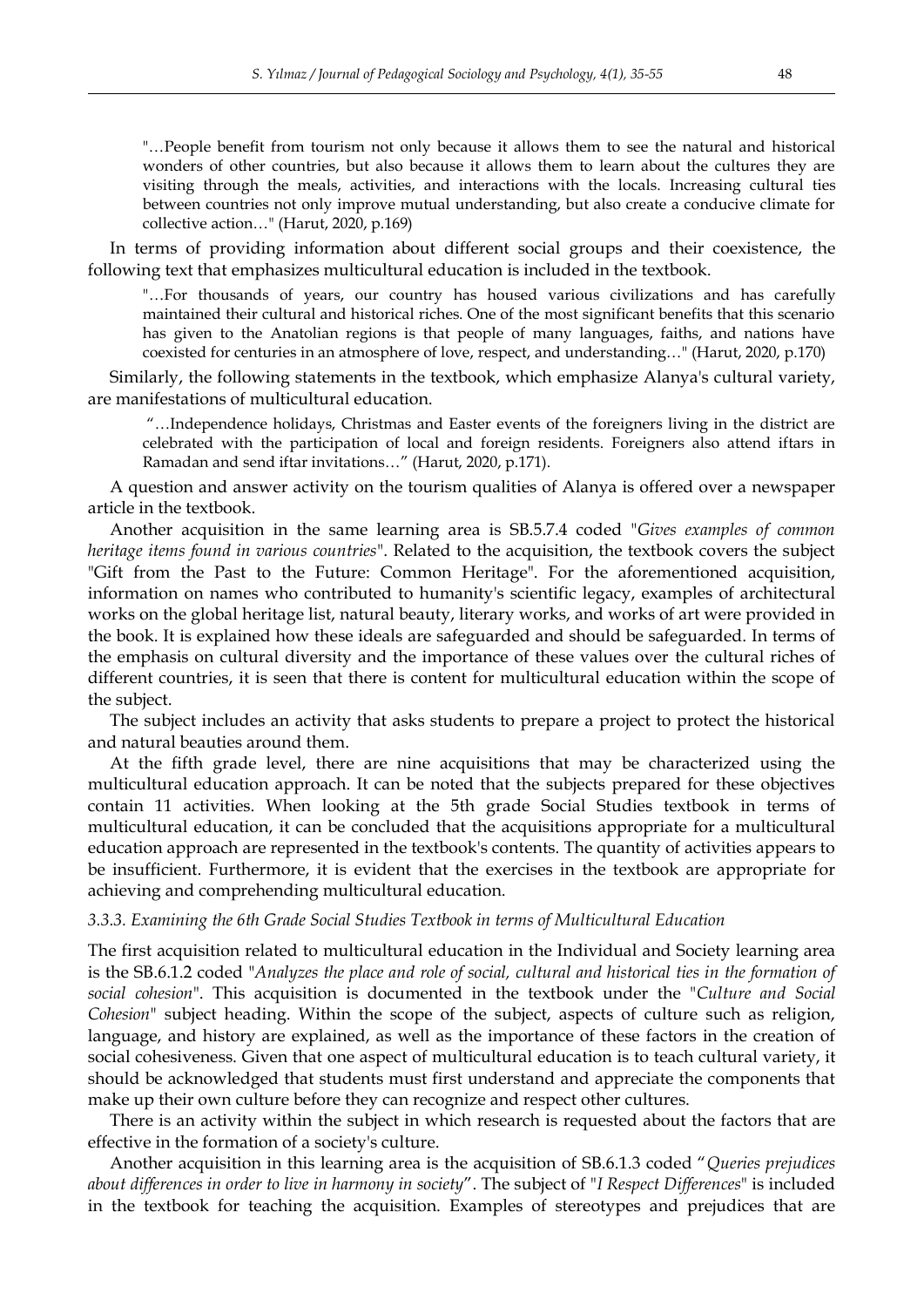encountered from time to time against different people and groups are discussed in the textbook chapter for this objective using the concepts of stereotype and prejudice in the texts. It is emphasized that social cohesion requires respecting individuals with special needs as well as those belonging to different socioeconomic groups and different ethnic, religious and sectarian affiliations. Furthermore, the concept of refugee is also included in the subject.

The following picture in the textbook is compatible with the multicultural education approach.

#### Picture 3

*Every person has a position and importance in society (Şahin, 2020, p.18)*



The following phrases in the textbook can be argued to be compatible with multicultural education's ideal of cultural diversity.

"…Throughout our life, we may come across people with various qualities. Some people's languages, for example, are not the same as ours. Some individuals practice religions that are not the same as ours. Some people may have a better financial condition than we have, while others may have a worse situation. People differ in a variety of ways, and this is to be expected. These distinctions should not be taken into account when assessing human behavior. It is simpler to live in peace with others when we accept them for who they are…" (Şahin, 2020, p.18)

Students were invited to write an article expressing their opinions on the necessity of being aware of diversity in order to live in harmony in society as an activity within the subject.

Another acquisition in the Individual and Society learning area is the SB.6.1.4 coded "*Participates in activities that promote social aid and solidarity as a means of fostering social harmony*". The subject of "*Help and Solidarity*" is included in the textbook for the aforementioned acquisition. Within the scope of the subject, examples such as the social aid works of Kızılay, the applications of the municipalities' soup kitchens and clothes piggy banks were examined through the concepts of cooperation and solidarity. In this regard, students are encouraged to participate in such projects by presenting an example of a social assistance and solidarity project in the textbook. These studies, which are being conducted to promote social solidarity and welfare, adhere to the idea of multicultural education in order to promote equality and social justice.

Regarding the subject, an activity has been created to contribute the municipalities' clothing piggy bank apps to the creation of social unity in our nation.

Another objective is SB.6.1.5 coded "*It argues that solutions to a problem should be based on rights, responsibilities and freedoms*" related to the subject. The topic "*I Find Solutions to Problems*" is included in the textbook for instructional purposes. The course book explains the ideas of right, duty, and freedom, as well as information on the numerous rights and duties of persons, all within the scope of the topic. In addition, information is given about the institutions that can be applied in case of violation of the rights of individuals. The human rights emphasized in the content of the subject comply with the principle of respecting human rights in multicultural education.

The expression of

"…Having a bicycle and learning to ride it is one of Zeynep's freedoms. By riding her bike on the bike path, Zeynep should show respect to others. Otherwise, it may be in violation of traffic laws, putting his and others' lives in danger. While exercising our liberties, we should show respect for others and not obstruct them from exercising theirs…" (Şahin, 2020, p.28)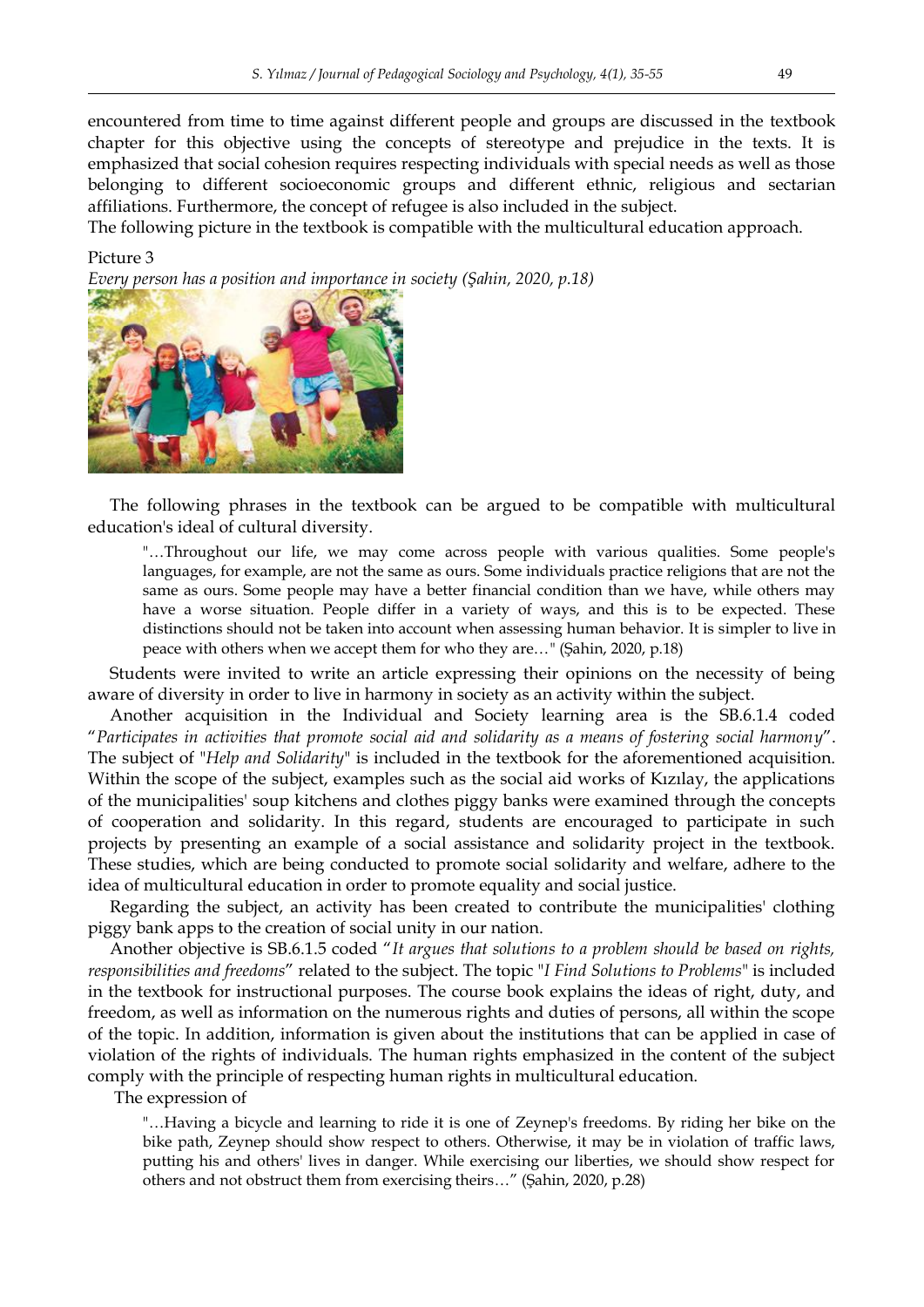in the textbook are a message that is intended to be given to students in terms of respecting human rights.

As part of the activity of the subject, students were required to write an essay on how an issue should be handled using rights, duties, and freedoms as a case study.

The first acquisition related to multicultural education the culture and heritage learning area is the SB.6.2.1 coded "*Makes inferences about the geographical, political, economic and cultural characteristics of the first Turkish states established in Central Asia*". For the teaching of the objective, the subject of "*The First Turkish States Established in Central Asia*" is included in the textbook. The cultural characteristics of the earliest Turkish states formed in Central Asia were discussed as part of the subject. The epics of Oguz Kagan, Ergenekon, and Immigration, as well as the Orkhon Inscriptions, are used to provide information on the cultural life of the Turkish states.

The statements

"…One of the Huns' most important sources of income was livestock. Clothing was made from the skin and wool of the animals they reared. Carpets and rugs from that time period have been found at Central Asian archaeological digs. For those who died fighting the Huns, funeral ceremonies called yug were held, followed by lamentations…" (Şahin, 2020, p.43)

in the textbook are compatible with the aims of multicultural education in terms of creating awareness of the cultures of different civilizations in students.

There is an activity in the subject that compares the geographical, political, economic, and cultural qualities of the Asian Huns, Root Turks, and Uyghurs to see how similar and different these states are.

As another acquisition in this learning area, SB.6.2.5 coded "*Explains the role of historical trade routes in political, cultural and economic relations between societies*" was included in the curriculum. Information regarding the Silk Road and the Spice Road is provided in the textbook's "Silk and Spice Road" subject for the learning objective, as well as the impact of these two trading routes on inter-communal relations. In terms of exemplifying intercultural interaction, the following assertions point to multicultural education:

"…There was a cultural exchange between East and West thanks to the Silk Road. People carried their own culture to other regions while trading. They returned home with the cultural characteristics they observed in the areas they visited. During the Crusades, Europeans learnt about paper, printing presses, gunpowder, and compass from Eastern civilization. When European society began to use paper and printing presses, it also demonstrated cultural advancement. As a result of geographical discoveries, Europeans got economically stronger through using the compass…" (Şahin, 2020, p.67).

A question and answer activity based on the Silk and Spice Road maps, in addition to the puzzle activity, are included in the textbook.

SB.6.7.1 coded "*Analyzes the cultural, social, political and economic relations of our country with the Turkic Republics and neighboring states*" is another acquisition related to multicultural education in the Global Connections learning area. The subject of "*Turkic Republics and Relations with Neighboring Countries*" is included in the textbook for teaching of the related acquisition. The textbook focuses on Turkey's relations with the Turkic Republics and neighboring states. In this regard, cultural exchange with these countries was emphasized. The fact that each country has its own visual of historical artifacts in addition to the texts that give information about our relations with the countries in question indicates cultural diversity.

Students are requested to prepare a table demonstrating the importance of our country in terms of cultural, social, political, and economic links with the Turkic Republics and surrounding states, which is included in the textbook.

Another acquisition is SB.6.7.4 coded "*Queries the effects of popular culture on our culture*". The subject of "*Popular Culture*" is embedded in the textbook for the instruction of the acquisition. According to the textbook's concept of popular culture, items that are not part of our culture can lead to social life through media instruments. It can be observed that the importance of safeguarding culture from the detrimental influences of popular culture is underlined. There is a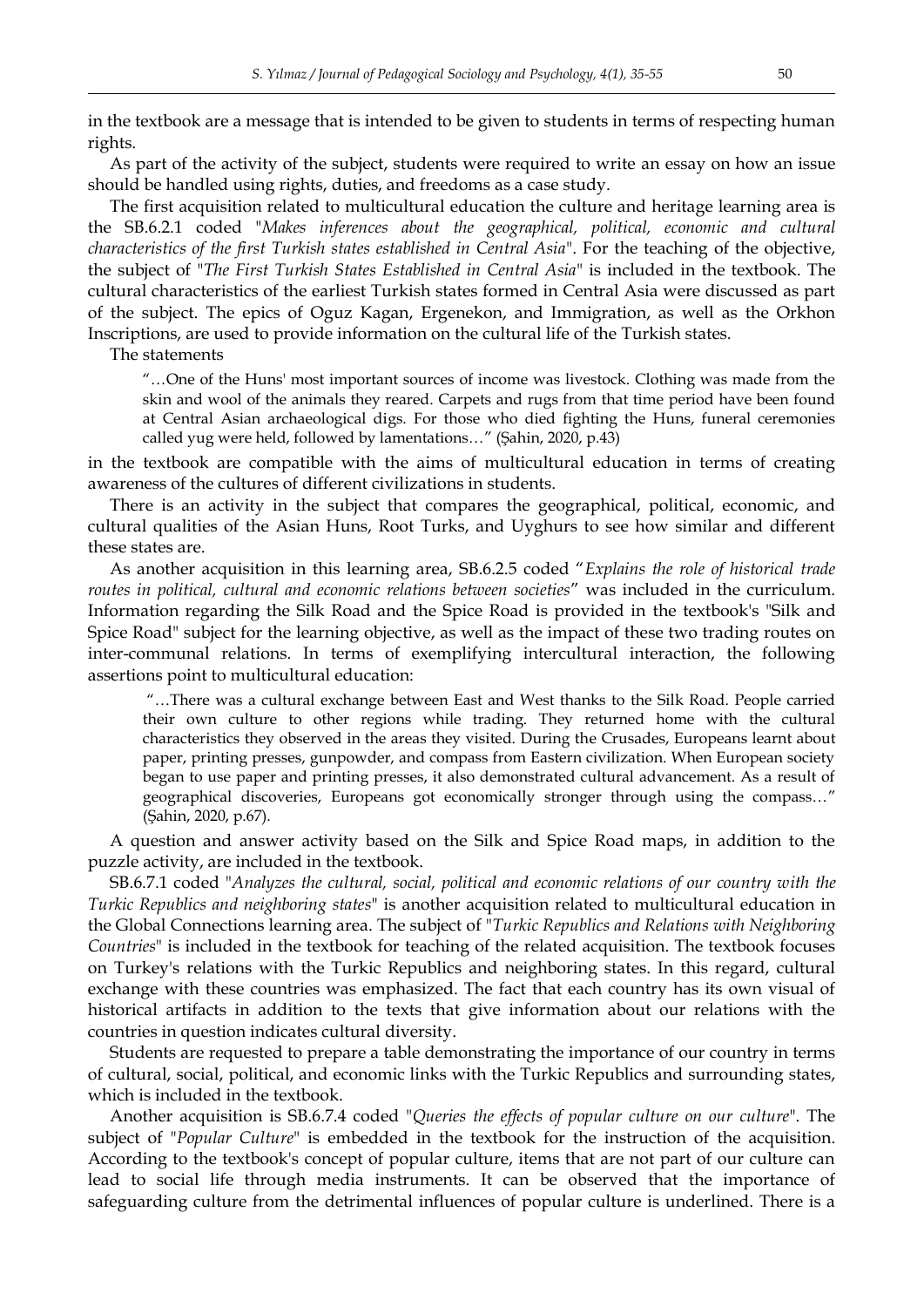puzzle task that covers topics connected to the subject, and an activity that encourages students to tabulate the information gathered by examining the influence of popular culture on children's games and guest hosting behaviors.

There are 8 acquisitions that can be categorized in accordance with the multicultural education approach at the 6th grade level and a total of 10 activities in the subject designed for the teaching of these acquisitions. When examining the 6th grade Social Studies textbook in terms of multicultural education, it is clear that the acquisitions appropriate for a multicultural education approach are adequately portrayed in the textbook's texts, but the quantity of activities is insufficient. Furthermore, it is evident that the activities in the textbook are appropriate for achieving and comprehending multicultural education.

#### *3.3.4. Examining the 6th Grade Social Studies Textbook in terms of Multicultural Education*

The only acquisition related to multicultural education in the Individual and Community learning area is SB.7.1.4 coded "*Uses rights and fulfills responsibilities while making use of communication tools*". In the textbook, the subject of "*I am free, to the extent of my responsibilities*" is discussed in relation to acquisition. In the textbook, it is seen that human rights are emphasized by considering the relationship between privacy of private life, freedom of expression, right to receive accurate information and freedom of mass communication.

The subject includes four activities. Question and answer sessions based on general network news were featured in the first two activities. These exercises are ideal for the comprehension of multicultural education since they are centered on the theme of rights and freedoms through case studies. Another exercise is creating an idea map.

In the culture and heritage learning area, SB.7.2.5 coded "*Gives examples of Ottoman culture, art and aesthetics*" acquisition is include related to multicultural education. The acquisition was reflected in the textbook with the subject of "*Ottoman through the Eyes of Travelers*". The Ottoman Empire's culture, art, and aesthetic understanding were attempted to be transmitted by using examples from local and foreign tourists' travel books.

This narrative, which begins with the words

"…The hospitality of the people of the Ottoman Empire to their guests, regardless of their language, religion, or race, was frequently the subject of travel books. Let's consider the example of this cultural trait of people who are nearly competing with one another to help tourists fill their stomachs and stay…" (Azer, 2020, p.83)

and continues with an excerpt from the travel book of a foreign traveller, points to multicultural education with an emphasis on helping people without discrimination.

Four activities in the subject were included in the textbook. The first one was organized on the art works and branches of art belonging to the Ottoman Empire period. The second one is about the evaluation of the Ottoman Empire from the eyes of the travelers. The third activity is a research activity on the cultural characteristics of the Ottoman Empire. The last activity is a question and answer activity organized on quotes from different travel books. All these activities have been prepared considering the approach of multicultural education.

Another acquisition in this learning area is the acquisition coded SB.7.3.4, "*Shows the negative consequences that might occur when basic rights such as freedom of residence and movement are limited*". The acquisition was embedded in the textbook with the subject of "*Freedom of Settlement and Travel*". In the context of the acquisition, Freedom of Settlement and Travel, which is one of the basic human rights, and the problems experienced by individuals in case of restriction of this right are discussed.

The following expressions in the textbook are expressions related to multicultural understanding:

"…Rohingya Muslims who lost their citizenship rights with the law passed in 1982 in Myanmar are considered "stateless. Rohingya Muslims, recognized by the UN as a "persecuted religious minority", are subject to violence as well as legal, economic and social discrimination…" (Azer, 2020, p.120)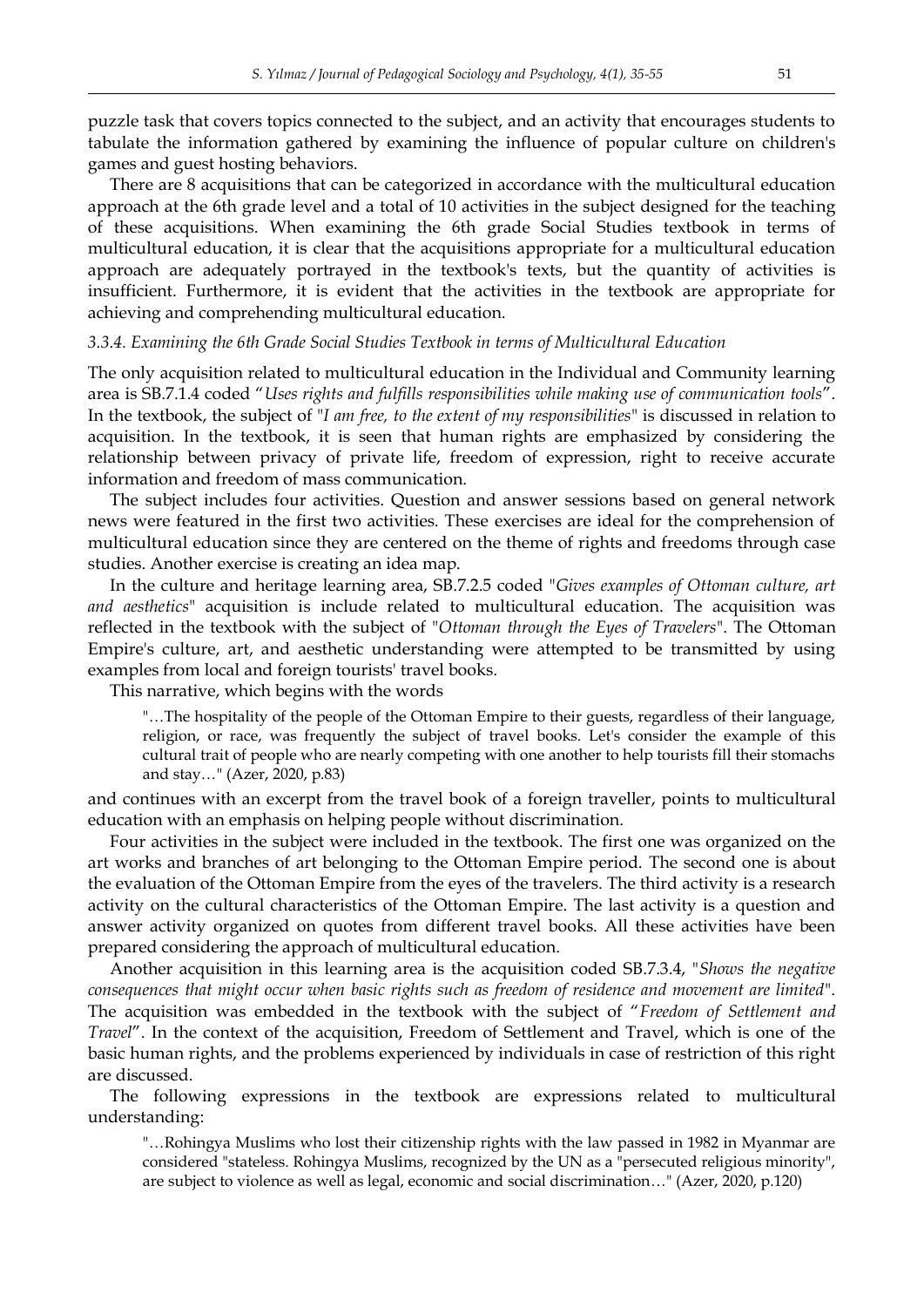Two activities are included in the topic. The first one is a question and answer event organized on the web news. The second activity is to reach and summarize newspaper and general network news about situations where freedom of residence and travel is restricted.

In the Global Connections learning area, one acquisition coded SB.7.7.3 and related to multicultural education, "Questions the stereotypes towards various cultures", is included. The acquisition for the subject "*We are a Hospitable Nation*" is provided in the textbook. The notions of prejudice and stereotype were addressed within the scope of the subject, as well as examples of prejudice and stereotypes for other cultures.

The following expressions in the textbook refer to multicultural education:

"…While some communities are strongly opposed to the presence of immigrants, others adhere to the equality concept. It is critical to end discriminatory and excluding actions against refugees in society, which are based on preconceptions and prejudices. A foundation in Istanbul has released its 7th Report, titled "Living Together: Developing Cultural Pluralism Through Art," which is the result of recent research. Canada Trent University's Dr. Feyzi B. and Wilfrid Laurier University's Dr. Wilfrid Laurier The report, written by Kim R., examines the importance of culture and the arts in the development of coexistence skills in heterogeneous cultures, with a focus on refugees and immigrants as well as host populations…" (Azer, 2020, p.216)

#### Picture 4

*A child who has been discriminated against (Azer, 2020, p.214)*



The subject includes three different activities. The first one is a question and answer event organized on the web news. The second one is a question and answer activity organized about stereotypes. The final one is a concept map activity.

There are 4 acquisitions that can be considered in accordance with the multicultural education approach at the 7th grade level. It can be noted that the subjects prepared for the teaching of these acquisitions include 13 activities. When looking at the 7th grade Social Studies textbook in terms of multicultural education, it is seen that the acquisitions that are appropriate for a multicultural education approach are mirrored in the textbook's contents. In a similar vein, the quantity of activities appears to be adequate. Furthermore, it is evident that the activities in the textbook are appropriate for achieving and comprehending multicultural education.

Table 8

*Number of Activities Regarding Multicultural Education Approach in Social Studies Textbooks* 

| <i>Textbook</i>                | Number of Acquisition | Number of Activity |
|--------------------------------|-----------------------|--------------------|
| 4 <sup>th</sup> Grade Textbook |                       |                    |
| 5 <sup>th</sup> Grade Textbook |                       |                    |
| 6 <sup>th</sup> Grade Textbook |                       | 10                 |
| <sup>7th</sup> Grade Textbook  |                       | 13                 |

According to Table 8, it can be noticed that the 7th grade textbook has the most activities compared to the number of acquisitions. The least activity was included in the 4th grade textbook.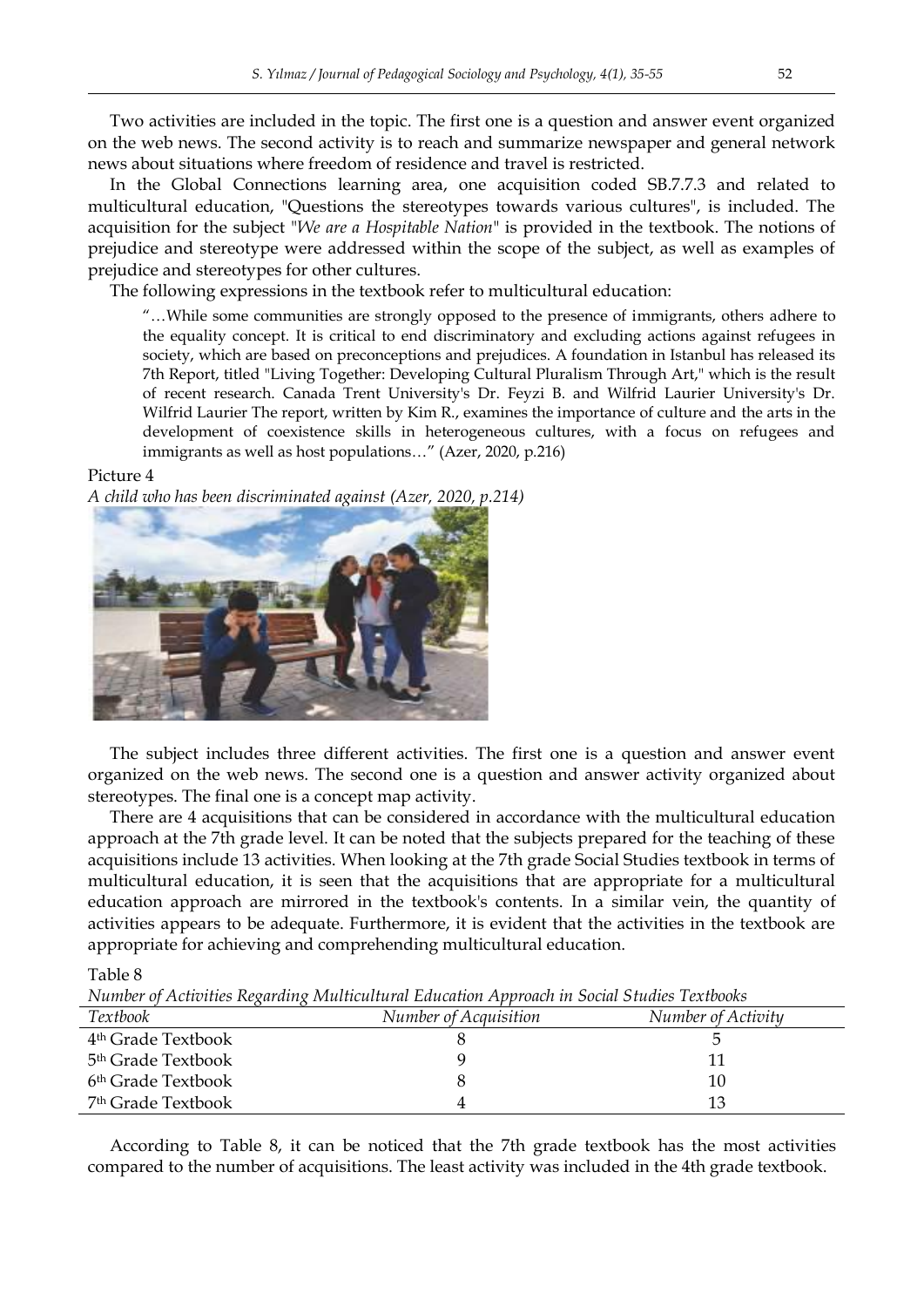#### **4. Discussion and Conclusion**

This paper was firstly examined 2018 Social Studies course curriculum considering the multicultural education approach and the aims, basic skills, values and learning area dimensions of the curriculum. The results obtained from the research findings are as follows.

In the curriculum, 18 special objectives are included. Among these special objectives, Article 3, Article 4, Article 10, Article 14 and Article 16 are the objectives related to multicultural education. 28% of the specific aims of the program are related to the aims of multicultural education. In terms of the aims, the multicultural education approach can be considered to be mirrored in the curriculum. In their study, Akhan and Yalçın (2016) aimed to analyze the general objectives of the Social Studies curriculum and determined that expressions connected to multicultural education are given more weight in each updated curriculum than in the previous one.

There are 27 basic skills in the curriculum that students are expected to learn. There are four skills that can be examined in regard to multicultural education among them. The skills of "perceiving change and continuity," "empathy," "recognizing stereotypes and prejudice," and "social involvement" are among them. The curriculum seeks to provide students with 15% of the skills they need for multicultural education. In the skill aspect, the multicultural education approach can be seen manifested in the curriculum.

The curriculum includes 18 values that students are expected to learn. When these values are explored, the values of "justice, solidarity, sensitivity, aesthetics, equality, respect, love, and freedom" are identified as values connected with multicultural education. 44% of the values the program attempts to foster in students are qualities that are compatible with a multicultural education approach. The multicultural education approach seeks to teach some principles in students while also developing a positive attitude toward different ethnic groups. In this way, value education can be considered a component of multicultural education. As a result, values suitable for the multicultural education approach are embedded in the curriculum.

The Social Studies curriculum has 131 acquisitions. Among these acquisitions, 30 of them are related to multicultural education. 30% of the acquisitions in the curriculum are found to be related to the multicultural education approach. In the curriculum, the most acquisitions related to multicultural education were included in the learning area of "Culture and Heritage" (n=11). This learning area aims to create a national consciousness that will ensure the preservation and development of the culture based on the basic elements that make up the Turkish culture. Thus, students will understand that cultural elements are the features that distinguish a society from other societies. It also aims to persuade students that our culture contributes to the enrichment and coloring of the world's cultural heritage (MoNE, 2018, p.11). Gay (1994) argues that individuals' knowledge of the history, life and culture of ethnic groups, their own cultural heritage as well as the heritage of others, is necessary to respect, appreciate, value and celebrate diversity both nationally and internationally (p.19). From this perspective, the number of acquisitions suitable for the multicultural education approach in this learning area is in the majority compared to other learning areas is in accordance with the structure of the learning area. This learning area is followed by the learning areas "Individual and Society" (n=8) and "Global Connections" (n=8). No acquisition was found related to the subject in the learning areas of "Science, Technology and Society" and "Production, Distribution and Consumption". The 5th and 6th grade levels (n=9) have the highest number of acquisitions related to intercultural education, while the 7th grade level has the lowest (n=4). Ulukaya Öteleş (2020) indicated that the 2018 Social Studies curriculum reflects the multicultural education approach in terms of aim, learning area, acquisitions, value, and competence, which is similar to the findings of the current study. In a study on the inclusion of multiculturalism, Keskin, Coşkun Keskin and Taş (2019) examined 1998 and 2004 Social Studies curriculums from the historical perspective and found that the recent curriculum stressed multiculturalism more for the 4<sup>th</sup>, 5<sup>th</sup> and 7<sup>th</sup> grade levels. However, they found that both curriculum put equal emphasis on the 6th grade level. In another study, Açıkalın (2010) examined the 2004 curriculum in terms of the presence of multicultural education in 'Global Connections'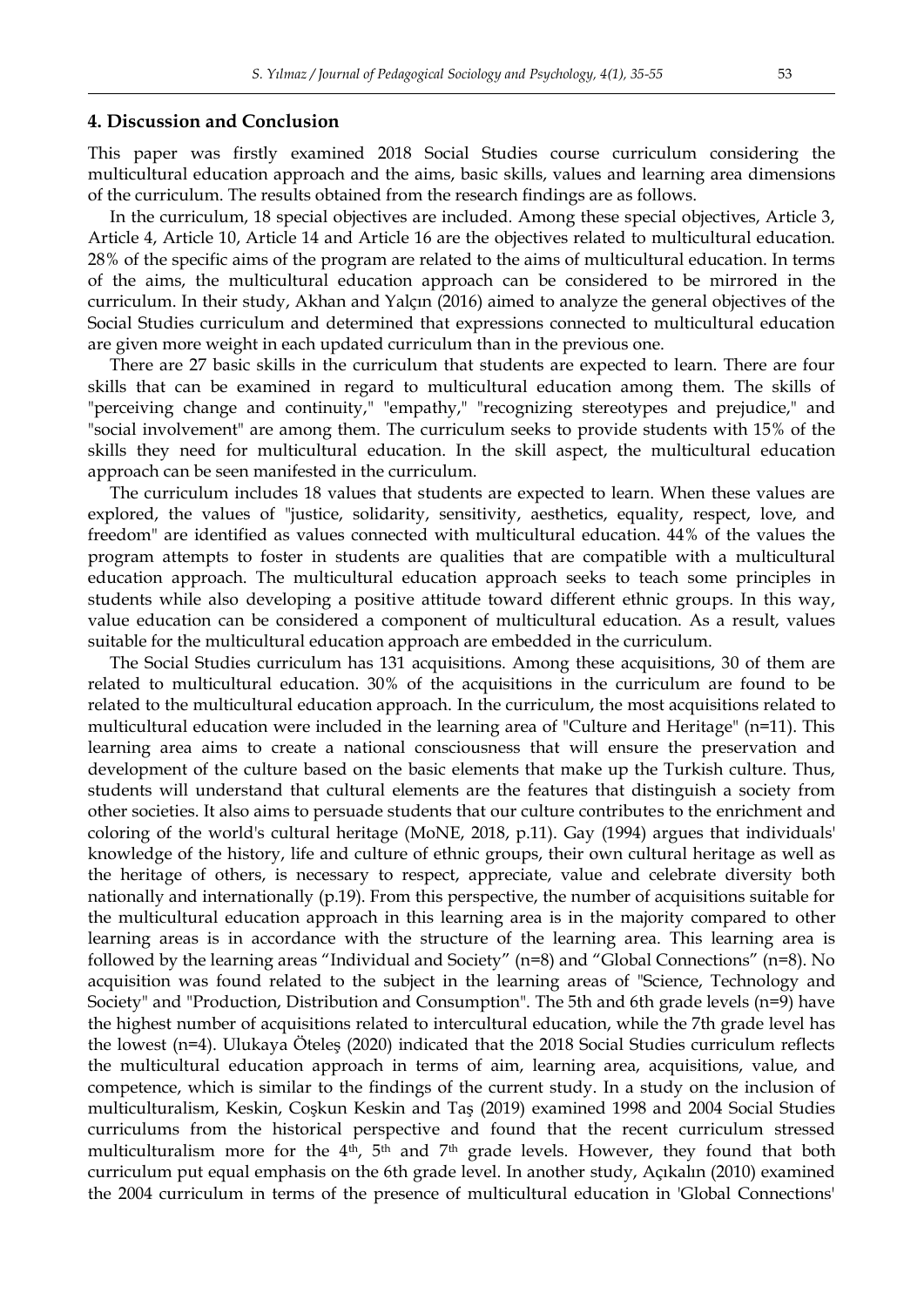learning area. As a result of the study, although some elements partially supported multicultural education, he remarked that these were not emphasized enough in all grade levels. Beldağ and Teymur (2018), on the other hand, concluded that most of the acquisitions in the "Culture and Heritage" and "Global Connections" learning areas in the 2018 program and the acquisitions in the "Active Citizenship" and "People, Places and Environments" learning areas are partially in accordance with the principles of multicultural education. Researchers also stated that the understanding of multicultural education in curriculum continued unchanged from 2005 to 2018.

In accordance with the aim of the study, an investigation of the existence of multicultural education in Social Studies textbooks was also performed. The following are the results acquired in accordance with the research findings.

In the 4th and 5th grade Social Studies textbooks, it was concluded that although the multicultural education approach was embedded the number of activities was found to be insufficient. It was also determined that the activities in the textbooks are suitable for the acquisitions and the understanding of multicultural education. When the existing literature related to the textbook is considered, Usta and Demir (2020) stated that in all texts in the Global Connections learning area, differences are richness, the importance of recognizing different cultures and intercultural interaction are focused on in the 4th grade textbook. In the study by Taş (2019), in which Social Studies curricula and textbooks were evaluated, it was determined that there is a relationship in the context of multicultural education in Individual and society, Culture and heritage, Active citizenship and Global connections learning areas, which are included in the 4th grade Social Studies textbook. However, no relationship was found in the people, places and environments, Science, technology and society, and Production, distribution and consumption learning areas. Taş (2019) also concluded that multicultural education is popular in the Individual and society, Culture and heritage, People, places and environments, Active citizenship and Global connections learning areas in the 5th grade textbook. The results of this research are comparable to the current study. In another study by Doğan (2019) revealed that the 6th grade Social studies textbook has partially multicultural content. Doğan (2019) highlighted that the visuals, news and study sections used in the textbook are effectively used to convey multicultural content. These results of the study are similar to the research conducted. The acquisitions appropriate for a multicultural education approach are mirrored in the textbook materials of the 7th grade Social Studies textbook. In a similar vein, the quantity of activities appears to be adequate. Furthermore, it has been determined that the activities in the textbook are appropriate for achieving and comprehending multicultural education. In a similar manner, the study conducted by Doğan (2019) concluded that the 7th grade Social studies textbook has partially multicultural content.

As a final remark, it was determined that in terms of grade levels, the most activities take place in the 7th grade textbook compared to the number of acquisitions in the textbooks in general. The least activity was included in the 4th grade textbook.

**Acknowledgements.** This paper is the extended version of a contribution to the second International Conference of Pedagogical Research (ICOPR) which was held on May 15-16, 2021 with the hostage of Universiti Utara Malaysia.

**Author contributions:** All authors have sufficiently contributed to the study, and agreed with the results and conclusions.

**Funding:** No funding source is reported for this study.

**Declaration of interest:** No conflict of interest is declared by authors.

#### **References**

- Açıkalın, M. (2010). New approaches for teaching social studies: multicultural and global education. *Elementary Education Online, 9*(3), 1226-1237.
- Akhan, O. & Yalçın, A. (2016). The place of the multicultural education in the social studies programs. *Trakya University Journal of Social Science*, *18*(2), 23-46.